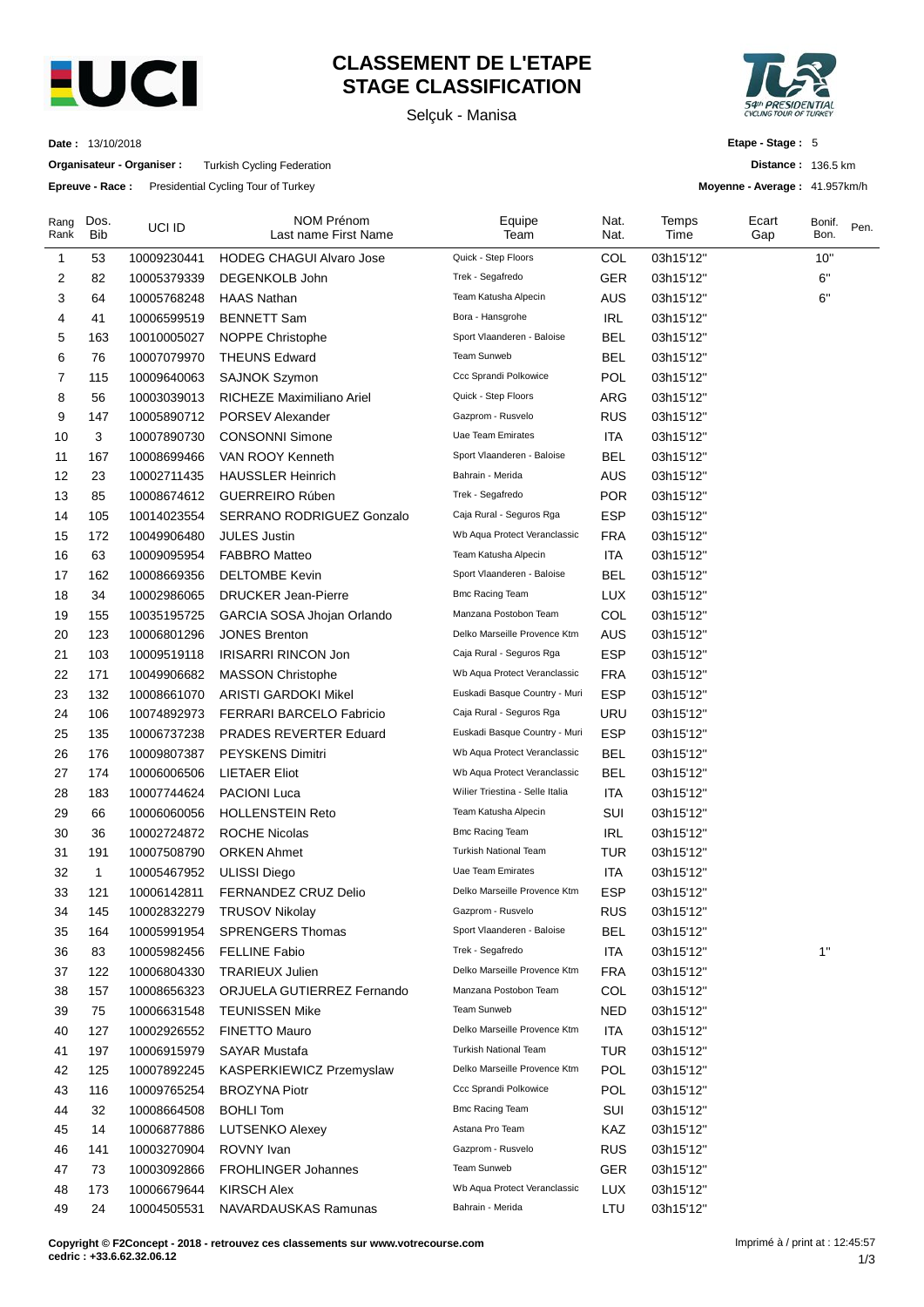| 50  | 91             | 10048454413 | <b>BOL Jetse</b>                    | Burgos - Bh                                              | NED        | 03h15'12" |
|-----|----------------|-------------|-------------------------------------|----------------------------------------------------------|------------|-----------|
| 51  | 95             | 10006555867 | RUBIO HERNANDEZ Diego               | Burgos - Bh                                              | <b>ESP</b> | 03h15'12" |
| 52  | 31             | 10006480388 | <b>BEVIN Patrick</b>                | <b>Bmc Racing Team</b>                                   | NZL        | 03h15'12" |
| 53  | 35             | 10008672790 | FRANKINY Kilian                     | <b>Bmc Racing Team</b>                                   | SUI        | 03h15'12" |
| 54  | 26             | 10010096569 | <b>PADUN Mark</b>                   | Bahrain - Merida                                         | UKR        | 03h15'12" |
| 55  | 153            | 10009405748 | <b>AGUIRRE CAIPA Hernan Ricardo</b> | Manzana Postobon Team                                    | COL        | 03h15'12" |
| 56  | 146            | 10006412690 | <b>SHILOV Sergei</b>                | Gazprom - Rusvelo                                        | <b>RUS</b> | 03h15'12" |
| 57  | 96             | 10054193476 | <b>SESSLER Nicolas</b>              | Burgos - Bh                                              | BRA        | 03h15'12" |
| 58  | 107            | 10011231368 | ZABALA LOPEZ Josu                   | Caja Rural - Seguros Rga                                 | <b>ESP</b> | 03h15'12" |
| 59  | 94             | 10002922613 | <b>MENDES José</b>                  | Burgos - Bh                                              | <b>POR</b> | 03h15'12" |
| 60  | 47             | 10002879062 | <b>SARAMOTINS Aleksejs</b>          | Bora - Hansgrohe                                         | LAT        | 03h15'12" |
| 61  | 43             | 10006874553 | MC CARTHY Jay                       | Bora - Hansgrohe                                         | AUS        | 03h15'12" |
| 62  | 55             | 10009966530 | <b>KNOX James</b>                   | Quick - Step Floors                                      | <b>GBR</b> | 03h15'12" |
| 63  | 71             | 10006479782 | <b>ARNDT Nikias</b>                 | Team Sunweb                                              | <b>GER</b> | 03h15'12" |
|     |                |             |                                     | Wilier Triestina - Selle Italia                          | ITA        |           |
| 64  | 186            | 10008131513 | ROSA Massimo                        | Wilier Triestina - Selle Italia                          |            | 03h15'12" |
| 65  | 187            | 10006917700 | <b>ZHUPA Eugert</b>                 |                                                          | ALB        | 03h15'12" |
| 66  | 117            | 10003037494 | <b>CIESLIK Pawel</b>                | Ccc Sprandi Polkowice<br>Wilier Triestina - Selle Italia | POL        | 03h15'12" |
| 67  | 182            | 10004739442 | <b>COLEDAN Marco</b>                |                                                          | <b>ITA</b> | 03h15'12" |
| 68  | 51             | 10005335283 | <b>DECLERCQ Tim</b>                 | Quick - Step Floors                                      | BEL        | 03h15'12" |
| 69  | 97             | 10023848038 | <b>MITRI James</b>                  | Burgos - Bh                                              | NZL        | 03h15'12" |
| 70  | 84             | 10007807672 | <b>GRMAY Tsgabu Gebremaryam</b>     | Trek - Segafredo                                         | ETH        | 03h15'12" |
| 71  | 45             | 10007062388 | POSTLBERGER Lukas                   | Bora - Hansgrohe                                         | AUT        | 03h15'12" |
| 72  | 33             | 10003299293 | <b>BOOKWALTER Brent</b>             | <b>Bmc Racing Team</b>                                   | USA        | 03h15'12" |
| 73  | 175            | 10010976744 | <b>MORTIER Julien</b>               | Wb Aqua Protect Veranclassic                             | BEL        | 03h15'12" |
| 74  | 101            | 10002928471 | PARDILLA BELLON Sergio              | Caja Rural - Seguros Rga                                 | <b>ESP</b> | 03h15'12" |
| 75  | 165            | 10008699163 | VAN GOMPEL Mathias                  | Sport Vlaanderen - Baloise                               | BEL.       | 03h15'12" |
| 76  | 46             | 10004572724 | SAGAN Juraj                         | Bora - Hansgrohe                                         | SVK        | 03h15'12" |
| 77  | 62             | 10010090307 | <b>CRAS Steff</b>                   | Team Katusha Alpecin                                     | BEL        | 03h15'12" |
| 78  | 6              | 10006535356 | <b>LAENGEN Vegard Stake</b>         | Uae Team Emirates                                        | <b>NOR</b> | 03h15'12" |
| 79  | 61             | 10002937464 | <b>BELKOV Maxim</b>                 | Team Katusha Alpecin                                     | <b>RUS</b> | 03h15'12" |
| 80  | 126            | 10002928370 | <b>MORENO BAZAN Javier</b>          | Delko Marseille Provence Ktm                             | ESP        | 03h15'12" |
| 81  | 92             | 10014208258 | <b>CABEDO CARDA Oscar</b>           | Burgos - Bh                                              | ESP.       | 03h15'12" |
| 82  | 27             | 10008689766 | <b>PER David</b>                    | Bahrain - Merida                                         | SLO        | 03h15'12" |
| 83  | 151            | 10003274439 | <b>DUARTE AREVALO Fabio Andres</b>  | Manzana Postobon Team                                    | COL        | 03h15'12" |
| 84  | 4              | 10007518692 | <b>CONTI Valerio</b>                | Uae Team Emirates                                        | ITA        | 03h15'12" |
| 85  | 5              | 10003269688 | <b>ĐURASEK Kristijan</b>            | Uae Team Emirates                                        | CRO        | 03h15'12" |
| 86  | 12             | 10006500701 | <b>FOMINYKH Daniil</b>              | Astana Pro Team                                          | KAZ        | 03h15'12" |
| 87  | 144            | 10002833087 | <b>KOZONTCHUK Dmitriy</b>           | Gazprom - Rusvelo                                        | <b>RUS</b> | 03h15'12" |
| 88  | 7              | 10001426890 | NIEMIEC Przemyslaw                  | Uae Team Emirates                                        | POL        | 03h15'12" |
| 89  | 11             | 10007219309 | <b>BIZHIGITOV Zhandos</b>           | Astana Pro Team                                          | KAZ        | 03h15'12" |
| 90  | 74             | 10002420132 | <b>TEN DAM Laurens</b>              | Team Sunweb                                              | NED        | 03h15'12" |
| 91  | 81             | 10002208853 | DE KORT Koen                        | Trek - Segafredo                                         | <b>NED</b> | 03h15'12" |
| 92  | 185            | 10001661108 | POZZATO Filippo                     | Wilier Triestina - Selle Italia                          | ITA        | 03h15'12" |
| 93  | 156            | 10005827559 | <b>VILELA Ricardo</b>               | Manzana Postobon Team                                    | <b>POR</b> | 03h15'12" |
| 94  | 152            | 10010985939 | SIERRA SANCHEZ Yecid Arturo         | Manzana Postobon Team                                    | COL        | 03h15'12" |
| 95  | 37             | 10002909980 | <b>WYSS Danilo</b>                  | <b>Bmc Racing Team</b>                                   | SUI        | 03h15'12" |
|     |                |             |                                     | Astana Pro Team                                          | KAZ        |           |
| 96  | 13             | 10009816077 | <b>GIDICH Yevgeniy</b>              | Euskadi Basque Country - Muri                            |            | 03h15'12" |
| 97  | 137            | 10006886879 | TXOPERENA MATXIKOTE Beñat           |                                                          | <b>ESP</b> | 03h15'12" |
| 98  | 102            | 10006878900 | <b>REIS Rafael</b>                  | Caja Rural - Seguros Rga                                 | <b>POR</b> | 03h15'12" |
| 99  | 192            | 10005828165 | <b>BAKIRCI Nazim</b>                | Turkish National Team                                    | <b>TUR</b> | 03h15'12" |
| 100 | 181            | 10009974816 | <b>BEVILACQUA Simone</b>            | Wilier Triestina - Selle Italia                          | ITA        | 03h15'12" |
| 101 | 154            | 10010169321 | REYES ORTEGA Aldemar                | Manzana Postobon Team                                    | COL        | 03h15'12" |
| 102 | 77             | 10007970249 | <b>VERVAEKE Louis</b>               | Team Sunweb                                              | <b>BEL</b> | 03h15'12" |
| 103 | 166            | 10002310604 | VAN HECKE Preben                    | Sport Vlaanderen - Baloise                               | <b>BEL</b> | 03h15'12" |
| 104 | 143            | 10009986233 | <b>KURIYANOV Stepan</b>             | Gazprom - Rusvelo                                        | <b>RUS</b> | 03h15'12" |
| 105 | 104            | 10007517682 | SILVA Joaquim                       | Caja Rural - Seguros Rga                                 | <b>POR</b> | 03h15'12" |
| 106 | 25             | 10009372406 | <b>NOVAK Domen</b>                  | Bahrain - Merida                                         | <b>SLO</b> | 03h15'12" |
| 107 | $\overline{2}$ | 10006875563 | BYSTRØM Sven Erik                   | Uae Team Emirates                                        | <b>NOR</b> | 03h15'12" |
| 108 | 16             | 10003264941 | <b>TLEUBAYEV Ruslan</b>             | Astana Pro Team                                          | KAZ        | 03h15'12" |
| 109 | 93             | 10010982404 | <b>CUBERO GALVEZ Jorge</b>          | Burgos - Bh                                              | <b>ESP</b> | 03h15'12" |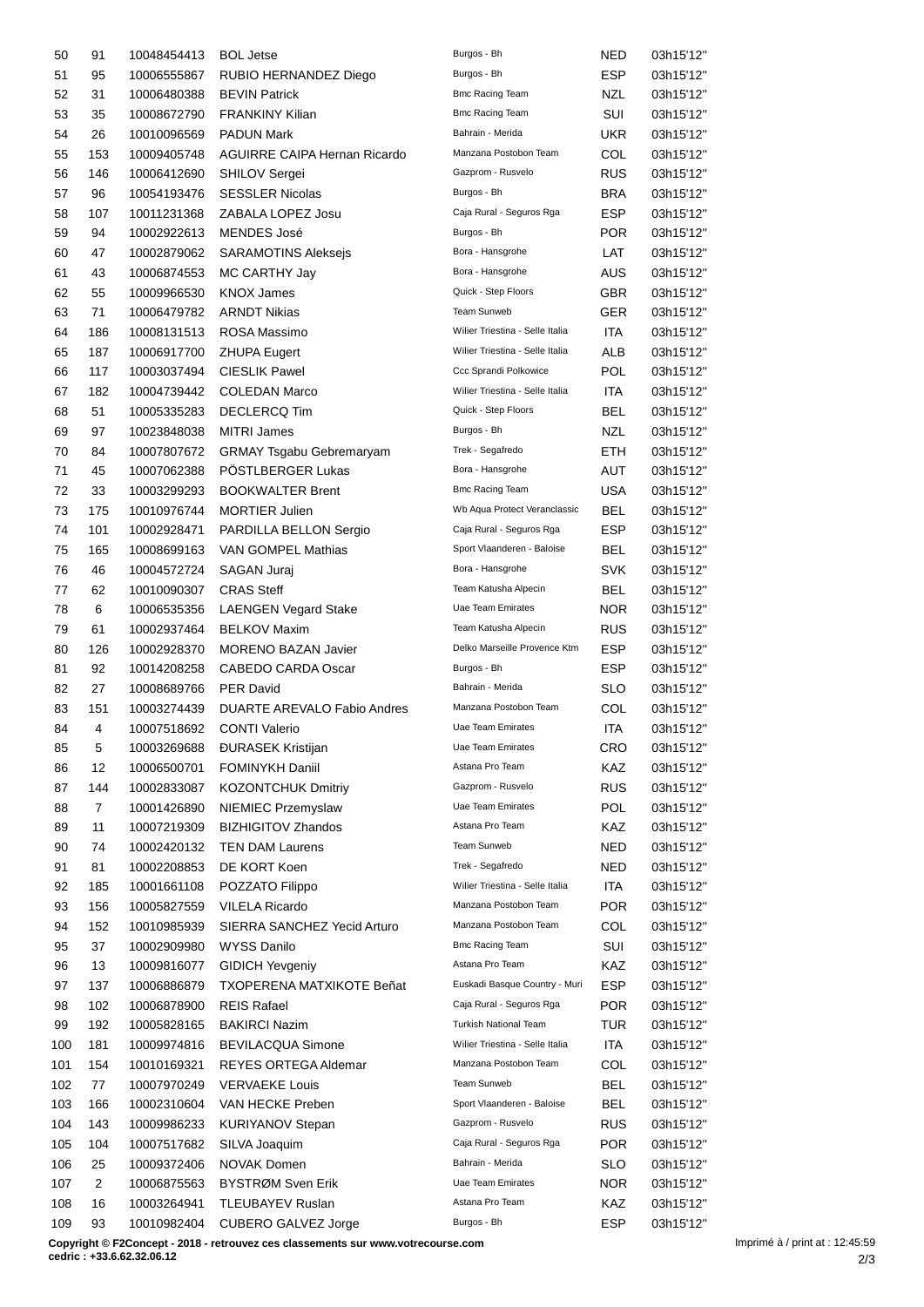| 110 | 193 | 10007593868 | <b>ATALAY Muhammed</b>         | <b>Turkish National Team</b>    | <b>TUR</b> | 03h15'12" |              |    |
|-----|-----|-------------|--------------------------------|---------------------------------|------------|-----------|--------------|----|
| 111 | 57  | 10002782264 | ŠTYBAR Zdenek                  | Quick - Step Floors             | <b>CZE</b> | 03h15'12" |              |    |
| 112 | 111 | 10043986652 | <b>ANTUNES Amaro</b>           | Ccc Sprandi Polkowice           | <b>POR</b> | 03h15'12" |              |    |
| 113 | 124 | 10004599905 | MIHAYLOV Nikolay               | Delko Marseille Provence Ktm    | <b>BUL</b> | 03h15'12" |              |    |
| 114 | 136 | 10074643908 | <b>BARCELO ARAGON Fernando</b> | Euskadi Basque Country - Muri   | <b>ESP</b> | 03h15'12" |              |    |
| 115 | 114 | 10007946506 | <b>PALUTA Michal</b>           | Ccc Sprandi Polkowice           | <b>POL</b> | 03h15'12" |              |    |
| 116 | 131 | 10009804963 | BARRENETXEA URIARTE Ander      | Euskadi Basque Country - Muri   | <b>ESP</b> | 03h15'12" |              |    |
| 117 | 142 | 10005914758 | <b>BOEV</b> Igor               | Gazprom - Rusvelo               | <b>RUS</b> | 03h15'12" |              |    |
| 118 | 54  | 10002264023 | <b>KEISSE IIjo</b>             | Quick - Step Floors             | <b>BEL</b> | 03h15'12" |              |    |
| 119 | 195 | 10009267524 | <b>AKDILEK Ahmet</b>           | <b>Turkish National Team</b>    | <b>TUR</b> | 03h15'12" |              |    |
| 120 | 177 | 10007969643 | <b>STASSEN Julien</b>          | Wb Aqua Protect Veranclassic    | <b>BEL</b> | 03h15'12" |              |    |
| 121 | 184 | 10006903754 | <b>BERTAZZO Liam</b>           | Wilier Triestina - Selle Italia | ITA        | 03h15'37" | 25"          |    |
| 122 | 86  | 10006570924 | <b>REIJNEN Kiel</b>            | Trek - Segafredo                | <b>USA</b> | 03h15'37" | $\mathbf{H}$ |    |
| 123 | 42  | 10003349312 | <b>BODNAR Maciej</b>           | Bora - Hansgrohe                | <b>POL</b> | 03h15'37" | $\mathbf{H}$ |    |
| 124 | 194 | 10009197301 | <b>BALKAN Onur</b>             | <b>Turkish National Team</b>    | <b>TUR</b> | 03h15'37" | $\mathbf{H}$ |    |
| 125 | 21  | 10002833188 | <b>BOLE Grega</b>              | Bahrain - Merida                | <b>SLO</b> | 03h15'47" | 35"          |    |
| 126 | 161 | 10007750381 | DE GENDT Aime                  | Sport Vlaanderen - Baloise      | <b>BEL</b> | 03h15'47" | $\mathbf{H}$ |    |
| 127 | 87  | 10003322939 | VAN POPPEL Boy                 | Trek - Segafredo                | <b>NED</b> | 03h15'47" | $\mathbf{H}$ |    |
| 128 | 113 | 10005750262 | <b>GRADEK Kamil</b>            | Ccc Sprandi Polkowice           | <b>POL</b> | 03h15'56" | 44"          |    |
| 129 | 133 | 10006280530 | <b>SANZ UNZUE Enrique</b>      | Euskadi Basque Country - Muri   | <b>ESP</b> | 03h16'00" | 48"          | 3' |
| 130 | 112 | 10006492314 | <b>BERNAS Pawel</b>            | Ccc Sprandi Polkowice           | <b>POL</b> | 03h16'27" | 01'15"       |    |
| 131 | 67  | 10008694113 | <b>SCHMIDT WÜRTZ Mads</b>      | Team Katusha Alpecin            | <b>DEN</b> | 03h16'35" | 01'23"       |    |
| 132 | 134 | 10007777461 | RODRIGUEZ RECHE Sergio         | Euskadi Basque Country - Muri   | <b>ESP</b> | 03h16'35" | $\mathbf{H}$ |    |
| 133 | 15  | 10005964167 | <b>MOSER Moreno</b>            | Astana Pro Team                 | <b>ITA</b> | 03h17'11" | 01'59"       |    |
| 134 | 44  | 10005390352 | <b>PELUCCHI Matteo</b>         | Bora - Hansgrohe                | <b>ITA</b> | 03h15'12" | 0"           |    |
| 135 | 196 | 10008683100 | <b>SAMLI Feritcan</b>          | <b>Turkish National Team</b>    | <b>TUR</b> | 03h18'10" | 02'58"       |    |

## **Aucun coureur hors-dÈlai / No OTL**

**Nombre de partants : 135**

# **NON PARTANTS - DN** S Dossard/Bib 17 - ZAKHAROV Artyom - Astana Pro Team - 10006895569 Numbers : 1

**Aucun abandon - No DNF**

**Juge à l'arrivée** SIPEROZDOL Celel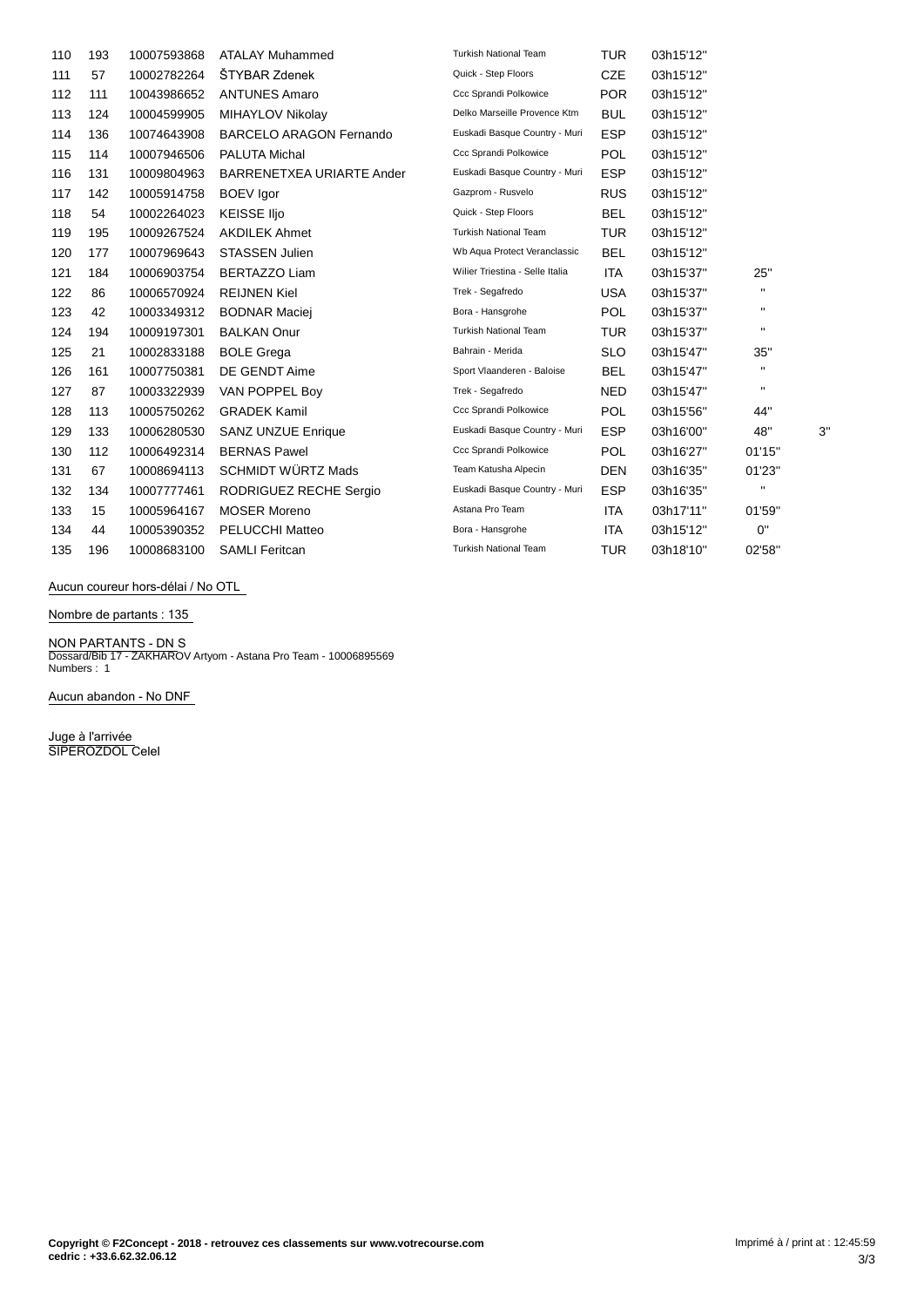

# **CLASSEMENT GENERAL GENERAL CLASSIFICATION**

Selçuk - Manisa



**Distance :** 782.6 km

**Etape - Stage :** 5

**Date :** 13/10/2018

**Organisateur - Organiser :** Turkish Cycling Federation

**Epreuve - Race :** Presidential Cycling Tour of Turkey

|                |             | $E$ <b>prodice</b> reade . The statistical expansion of ranker |                                           |                                 |              | Moyenne - Average: 41.559km/h |              |
|----------------|-------------|----------------------------------------------------------------|-------------------------------------------|---------------------------------|--------------|-------------------------------|--------------|
| Rang<br>Rank   | Dos.<br>Bib | UCI ID                                                         | <b>NOM Prénom</b><br>Last name First Name | Equipe<br>Team                  | Nat.<br>Nat. | Temps<br>Time                 | Ecart<br>Gap |
| 1              | 14          | 10006877886                                                    | <b>LUTSENKO Alexey</b>                    | Astana Pro Team                 | KAZ          | 18h49'42"                     |              |
| 2              | 64          | 10005768248                                                    | <b>HAAS Nathan</b>                        | Team Katusha Alpecin            | AUS          | 18h49'46"                     | 04"          |
| 3              | 1           | 10005467952                                                    | <b>ULISSI Diego</b>                       | Uae Team Emirates               | ITA          | 18h49'46"                     | $\mathbf{H}$ |
| 4              | 135         | 10006737238                                                    | <b>PRADES REVERTER Eduard</b>             | Euskadi Basque Country - Murias | <b>ESP</b>   | 18h49'48"                     | 06"          |
| 5              | 83          | 10005982456                                                    | <b>FELLINE Fabio</b>                      | Trek - Segafredo                | ITA          | 18h49'51"                     | 09"          |
| 6              | 85          | 10008674612                                                    | <b>GUERREIRO Rúben</b>                    | Trek - Segafredo                | <b>POR</b>   | 18h49'52"                     | 10"          |
| $\overline{7}$ | 121         | 10006142811                                                    | FERNANDEZ CRUZ Delio                      | Delko Marseille Provence Ktm    | <b>ESP</b>   | 18h49'52"                     | $\mathbf{H}$ |
| 8              | 63          | 10009095954                                                    | <b>FABBRO Matteo</b>                      | Team Katusha Alpecin            | ITA          | 18h49'52"                     | $\mathbf{H}$ |
| 9              | 127         | 10002926552                                                    | <b>FINETTO Mauro</b>                      | Delko Marseille Provence Ktm    | ITA          | 18h49'52"                     | $\mathbf{H}$ |
| 10             | 36          | 10002724872                                                    | <b>ROCHE Nicolas</b>                      | <b>Bmc Racing Team</b>          | IRL          | 18h49'52"                     | $\mathbf{H}$ |
| 11             | 35          | 10008672790                                                    | <b>FRANKINY Kilian</b>                    | <b>Bmc Racing Team</b>          | SUI          | 18h49'52"                     | $\mathbf{H}$ |
| 12             | 33          | 10003299293                                                    | <b>BOOKWALTER Brent</b>                   | Bmc Racing Team                 | USA          | 18h49'52"                     | H.           |
| 13             | 75          | 10006631548                                                    | <b>TEUNISSEN Mike</b>                     | Team Sunweb                     | <b>NED</b>   | 18h50'01"                     | 19"          |
| 14             | 153         | 10009405748                                                    | <b>AGUIRRE CAIPA Hernan Ricardo</b>       | Manzana Postobon Team           | COL          | 18h50'01"                     | $\mathbf{H}$ |
| 15             | 164         | 10005991954                                                    | <b>SPRENGERS Thomas</b>                   | Sport Vlaanderen - Baloise      | <b>BEL</b>   | 18h50'04"                     | 22"          |
| 16             | 157         | 10008656323                                                    | ORJUELA GUTIERREZ Fernando                | Manzana Postobon Team           | COL          | 18h50'06"                     | 24"          |
| 17             | 162         | 10008669356                                                    | <b>DELTOMBE Kevin</b>                     | Sport Vlaanderen - Baloise      | <b>BEL</b>   | 18h50'07"                     | 25"          |
| 18             | 141         | 10003270904                                                    | ROVNY Ivan                                | Gazprom - Rusvelo               | <b>RUS</b>   | 18h50'07"                     | $\mathbf{H}$ |
| 19             | 66          | 10006060056                                                    | <b>HOLLENSTEIN Reto</b>                   | Team Katusha Alpecin            | SUI          | 18h50'15"                     | 33"          |
| 20             | 55          | 10009966530                                                    | <b>KNOX James</b>                         | Quick - Step Floors             | GBR          | 18h50'18"                     | 36"          |
| 21             | 106         | 10074892973                                                    | <b>FERRARI BARCELO Fabricio</b>           | Caja Rural - Seguros Rga        | URU          | 18h50'21"                     | 39"          |
| 22             | 176         | 10009807387                                                    | PEYSKENS Dimitri                          | Wb Aqua Protect Veranclassic    | <b>BEL</b>   | 18h50'23"                     | 41"          |
| 23             | 45          | 10007062388                                                    | PÖSTLBERGER Lukas                         | Bora - Hansgrohe                | AUT          | 18h50'23"                     | H.           |
| 24             | 26          | 10010096569                                                    | <b>PADUN Mark</b>                         | Bahrain - Merida                | <b>UKR</b>   | 18h50'23"                     | $\mathbf{H}$ |
| 25             | 101         | 10002928471                                                    | PARDILLA BELLON Sergio                    | Caja Rural - Seguros Rga        | <b>ESP</b>   | 18h50'23"                     | H.           |
| 26             | 155         | 10035195725                                                    | GARCIA SOSA Jhojan Orlando                | Manzana Postobon Team           | COL          | 18h50'29"                     | 47"          |
| 27             | 105         | 10014023554                                                    | SERRANO RODRIGUEZ Gonzalo                 | Caja Rural - Seguros Rga        | <b>ESP</b>   | 18h50'31"                     | 49"          |
| 28             | 5           | 10003269688                                                    | <b>ĐURASEK Kristijan</b>                  | Uae Team Emirates               | CRO          | 18h50'34"                     | 52"          |
| 29             | 94          | 10002922613                                                    | <b>MENDES José</b>                        | Burgos - Bh                     | <b>POR</b>   | 18h50'35"                     | 53"          |
| 30             | 84          | 10007807672                                                    | <b>GRMAY Tsgabu Gebremaryam</b>           | Trek - Segafredo                | ETH          | 18h50'37"                     | 55"          |
| 31             | 71          | 10006479782                                                    | <b>ARNDT Nikias</b>                       | Team Sunweb                     | GER          | 18h50'39"                     | 57"          |
| 32             | 51          | 10005335283                                                    | <b>DECLERCQ Tim</b>                       | Quick - Step Floors             | BEL          | 18h50'52"                     | 01'10"       |
| 33             | 165         | 10008699163                                                    | VAN GOMPEL Mathias                        | Sport Vlaanderen - Baloise      | <b>BEL</b>   | 18h50'52"                     | н.           |
| 34             | 12          | 10006500701                                                    | <b>FOMINYKH Daniil</b>                    | Astana Pro Team                 | KAZ          | 18h50'52"                     | Ħ            |
| 35             | 151         | 10003274439                                                    | DUARTE AREVALO Fabio Andres               | Manzana Postobon Team           | COL          | 18h51'05"                     | 01'23"       |
| 36             | 116         | 10009765254                                                    | <b>BROZYNA Piotr</b>                      | Ccc Sprandi Polkowice           | POL          | 18h51'10"                     | 01'28"       |
| 37             | 107         | 10011231368                                                    | ZABALA LOPEZ Josu                         | Caja Rural - Seguros Rga        | <b>ESP</b>   | 18h51'12"                     | 01'30"       |
| 38             | 146         | 10006412690                                                    | <b>SHILOV Sergei</b>                      | Gazprom - Rusvelo               | <b>RUS</b>   | 18h51'14"                     | 01'32"       |
| 39             | 62          | 10010090307                                                    | <b>CRAS Steff</b>                         | Team Katusha Alpecin            | <b>BEL</b>   | 18h51'17"                     | 01'35"       |
| 40             | 92          | 10014208258                                                    | CABEDO CARDA Oscar                        | Burgos - Bh                     | <b>ESP</b>   | 18h51'27"                     | 01'45"       |
| 41             | 174         | 10006006506                                                    | <b>LIETAER Eliot</b>                      | Wb Aqua Protect Veranclassic    | <b>BEL</b>   | 18h51'37"                     | 01'55"       |
| 42             | 111         | 10043986652                                                    | <b>ANTUNES Amaro</b>                      | Ccc Sprandi Polkowice           | <b>POR</b>   | 18h52'01"                     | 02'19"       |
| 43             | 23          | 10002711435                                                    | <b>HAUSSLER Heinrich</b>                  | Bahrain - Merida                | <b>AUS</b>   | 18h52'01"                     | $\mathbf{H}$ |
| 44             | 117         | 10003037494                                                    | <b>CIESLIK Pawel</b>                      | Ccc Sprandi Polkowice           | POL          | 18h52'01"                     | $\mathbf{u}$ |
| 45             | 126         | 10002928370                                                    | <b>MORENO BAZAN Javier</b>                | Delko Marseille Provence Ktm    | <b>ESP</b>   | 18h52'09"                     | 02'27"       |
| 46             | 171         | 10049906682                                                    | <b>MASSON Christophe</b>                  | Wb Aqua Protect Veranclassic    | <b>FRA</b>   | 18h52'13"                     | 02'31"       |
| 47             | 122         | 10006804330                                                    | <b>TRARIEUX Julien</b>                    | Delko Marseille Provence Ktm    | <b>FRA</b>   | 18h52'26"                     | 02'44"       |
| 48             | 31          | 10006480388                                                    | <b>BEVIN Patrick</b>                      | <b>Bmc Racing Team</b>          | <b>NZL</b>   | 18h52'36"                     | 02'54"       |
| 49             | 25          | 10009372406                                                    | NOVAK Domen                               | Bahrain - Merida                | <b>SLO</b>   | 18h52'41"                     | 02'59"       |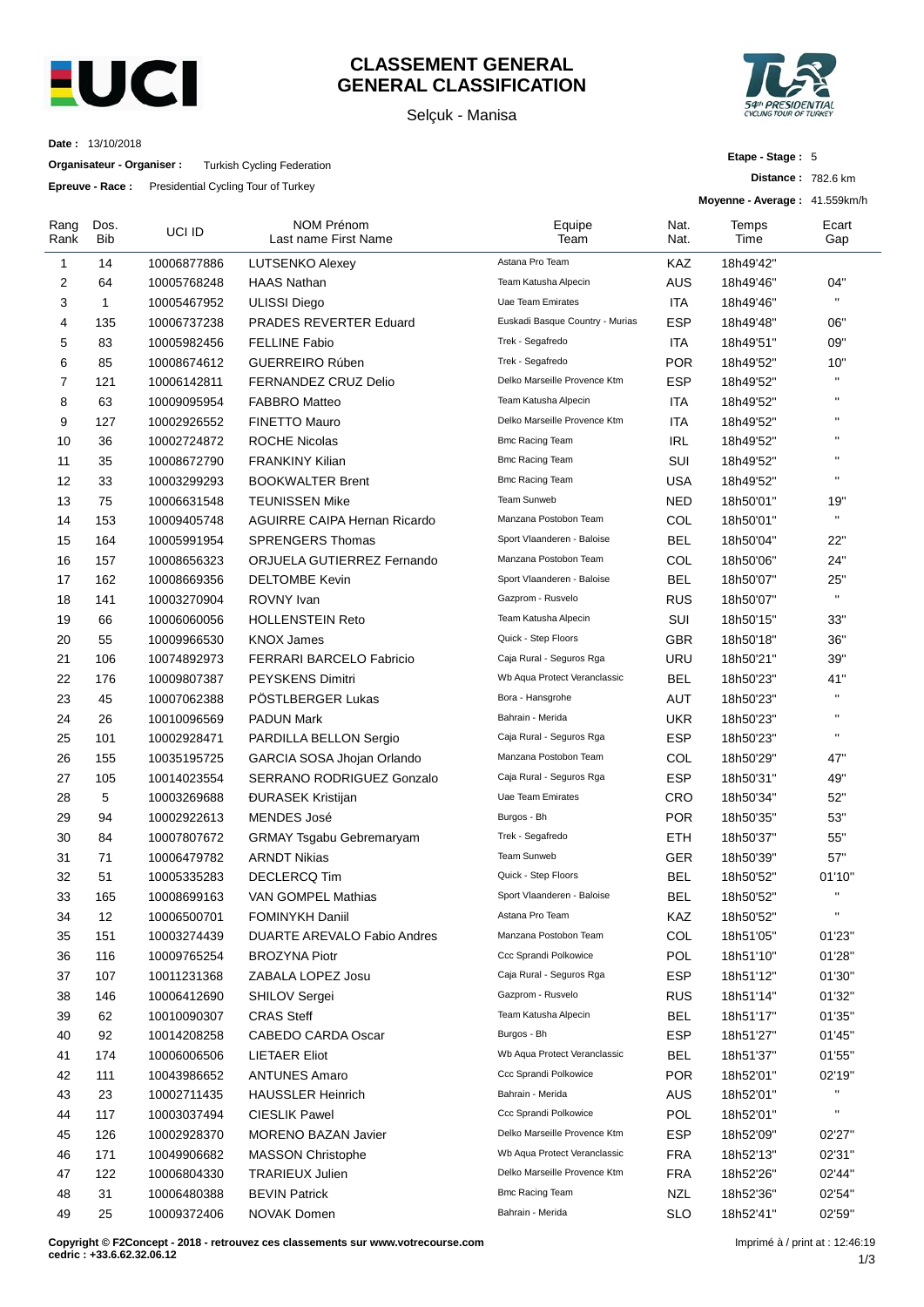| 50  | 161 | 10007750381 | DE GENDT Aime                   | Sport Vlaanderen - Baloise      | <b>BEL</b> | 18h52'55" | 03'13"                   |
|-----|-----|-------------|---------------------------------|---------------------------------|------------|-----------|--------------------------|
| 51  | 156 | 10005827559 | <b>VILELA Ricardo</b>           | Manzana Postobon Team           | <b>POR</b> | 18h53'18" | 03'36"                   |
| 52  | 77  | 10007970249 | <b>VERVAEKE Louis</b>           | Team Sunweb                     | <b>BEL</b> | 18h53'42" | 04'00"                   |
| 53  | 197 | 10006915979 | <b>SAYAR Mustafa</b>            | <b>Turkish National Team</b>    | <b>TUR</b> | 18h53'48" | 04'06"                   |
| 54  | 81  | 10002208853 | DE KORT Koen                    | Trek - Segafredo                | <b>NED</b> | 18h54'06" | 04'24"                   |
| 55  | 74  | 10002420132 | <b>TEN DAM Laurens</b>          | Team Sunweb                     | <b>NED</b> | 18h54'08" | 04'26"                   |
| 56  | 86  | 10006570924 | <b>REIJNEN Kiel</b>             | Trek - Segafredo                | <b>USA</b> | 18h54'10" | 04'28"                   |
| 57  | 97  | 10023848038 | <b>MITRI James</b>              | Burgos - Bh                     | NZL        | 18h54'13" | 04'31"                   |
| 58  | 34  | 10002986065 | <b>DRUCKER Jean-Pierre</b>      | <b>Bmc Racing Team</b>          | <b>LUX</b> | 18h54'24" | 04'42"                   |
| 59  | 93  | 10010982404 | <b>CUBERO GALVEZ Jorge</b>      | Burgos - Bh                     | <b>ESP</b> | 18h54'46" | 05'04"                   |
| 60  | 57  | 10002782264 | <b>STYBAR Zdenek</b>            | Quick - Step Floors             | <b>CZE</b> | 18h54'56" | 05'14"                   |
| 61  | 172 | 10049906480 | <b>JULES Justin</b>             | Wb Aqua Protect Veranclassic    | <b>FRA</b> | 18h55'03" | 05'21"                   |
|     | 102 |             | <b>REIS Rafael</b>              | Caja Rural - Seguros Rga        | <b>POR</b> | 18h55'12" | 05'30"                   |
| 62  |     | 10006878900 |                                 | Team Sunweb                     |            |           |                          |
| 63  | 76  | 10007079970 | <b>THEUNS Edward</b>            |                                 | <b>BEL</b> | 18h55'24" | 05'42"<br>$\mathbf{H}$ . |
| 64  | 73  | 10003092866 | <b>FROHLINGER Johannes</b>      | Team Sunweb                     | <b>GER</b> | 18h55'24" |                          |
| 65  | 104 | 10007517682 | SILVA Joaquim                   | Caja Rural - Seguros Rga        | POR        | 18h55'38" | 05'56"                   |
| 66  | 91  | 10048454413 | <b>BOL Jetse</b>                | Burgos - Bh                     | <b>NED</b> | 18h55'44" | 06'02"                   |
| 67  | 37  | 10002909980 | <b>WYSS Danilo</b>              | <b>Bmc Racing Team</b>          | SUI        | 18h56'09" | 06'27"                   |
| 68  | 192 | 10005828165 | <b>BAKIRCI Nazim</b>            | Turkish National Team           | <b>TUR</b> | 18h56'13" | 06'31"                   |
| 69  | 144 | 10002833087 | KOZONTCHUK Dmitriy              | Gazprom - Rusvelo               | <b>RUS</b> | 18h56'14" | 06'32"                   |
| 70  | 11  | 10007219309 | <b>BIZHIGITOV Zhandos</b>       | Astana Pro Team                 | KAZ        | 18h56'39" | 06'57"                   |
| 71  | 132 | 10008661070 | <b>ARISTI GARDOKI Mikel</b>     | Euskadi Basque Country - Murias | <b>ESP</b> | 18h56'45" | 07'03"                   |
| 72  | 82  | 10005379339 | DEGENKOLB John                  | Trek - Segafredo                | <b>GER</b> | 18h57'22" | 07'40"                   |
| 73  | 6   | 10006535356 | <b>LAENGEN Vegard Stake</b>     | <b>Uae Team Emirates</b>        | NOR.       | 18h57'25" | 07'43"                   |
| 74  | 13  | 10009816077 | <b>GIDICH Yevgeniy</b>          | Astana Pro Team                 | KAZ        | 18h57'27" | 07'45"                   |
| 75  | 32  | 10008664508 | <b>BOHLI Tom</b>                | <b>Bmc Racing Team</b>          | SUI        | 18h57'32" | 07'50"                   |
| 76  | 145 | 10002832279 | <b>TRUSOV Nikolay</b>           | Gazprom - Rusvelo               | <b>RUS</b> | 18h57'51" | 08'09"                   |
| 77  | 53  | 10009230441 | <b>HODEG CHAGUI Alvaro Jose</b> | Quick - Step Floors             | COL        | 18h57'57" | 08'15"                   |
| 78  | 3   | 10007890730 | <b>CONSONNI Simone</b>          | Uae Team Emirates               | <b>ITA</b> | 18h57'59" | 08'17"                   |
| 79  | 114 | 10007946506 | PALUTA Michal                   | Ccc Sprandi Polkowice           | POL        | 18h58'05" | 08'23"                   |
| 80  | 163 | 10010005027 | NOPPE Christophe                | Sport Vlaanderen - Baloise      | <b>BEL</b> | 18h58'33" | 08'51"                   |
| 81  | 194 | 10009197301 | <b>BALKAN Onur</b>              | Turkish National Team           | TUR        | 18h58'40" | 08'58"                   |
| 82  | 142 | 10005914758 | <b>BOEV</b> Igor                | Gazprom - Rusvelo               | <b>RUS</b> | 18h58'47" | 09'05"                   |
| 83  | 96  | 10054193476 | <b>SESSLER Nicolas</b>          | Burgos - Bh                     | <b>BRA</b> | 18h58'52" | 09'10"                   |
|     |     |             |                                 | Turkish National Team           | TUR        | 18h59'10" | 09'28"                   |
| 84  | 191 | 10007508790 | <b>ORKEN Ahmet</b>              | Sport Vlaanderen - Baloise      |            |           |                          |
| 85  | 167 | 10008699466 | VAN ROOY Kenneth                |                                 | <b>BEL</b> | 18h59'14" | 09'32"                   |
| 86  | 147 | 10005890712 | PORSEV Alexander                | Gazprom - Rusvelo               | <b>RUS</b> | 18h59'20" | 09'38"<br>$\mathbf{H}$   |
| 87  | 123 | 10006801296 | <b>JONES Brenton</b>            | Delko Marseille Provence Ktm    | <b>AUS</b> | 18h59'20" |                          |
| 88  | 143 | 10009986233 | <b>KURIYANOV Stepan</b>         | Gazprom - Rusvelo               | <b>RUS</b> | 18h59'39" | 09'57"                   |
| 89  | 175 | 10010976744 | <b>MORTIER Julien</b>           | Wb Aqua Protect Veranclassic    | <b>BEL</b> | 19h00'03" | 10'21"                   |
| 90  | 47  | 10002879062 | <b>SARAMOTINS Aleksejs</b>      | Bora - Hansgrohe                | LAT        | 19h00'12" | 10'30"                   |
| 91  | 173 | 10006679644 | <b>KIRSCH Alex</b>              | Wb Aqua Protect Veranclassic    | <b>LUX</b> | 19h00'28" | 10'46"                   |
| 92  | 46  | 10004572724 | SAGAN Juraj                     | Bora - Hansgrohe                | <b>SVK</b> | 19h00'34" | 10'52"                   |
| 93  | 133 | 10006280530 | <b>SANZ UNZUE Enrique</b>       | Euskadi Basque Country - Murias | <b>ESP</b> | 19h00'50" | 11'08"                   |
| 94  | 15  | 10005964167 | <b>MOSER Moreno</b>             | Astana Pro Team                 | ITA        | 19h01'01" | 11'19"                   |
| 95  | 61  | 10002937464 | <b>BELKOV Maxim</b>             | Team Katusha Alpecin            | <b>RUS</b> | 19h01'03" | 11'21"                   |
| 96  | 113 | 10005750262 | <b>GRADEK Kamil</b>             | Ccc Sprandi Polkowice           | <b>POL</b> | 19h01'05" | 11'23"                   |
| 97  | 41  | 10006599519 | <b>BENNETT Sam</b>              | Bora - Hansgrohe                | IRL        | 19h01'24" | 11'42"                   |
| 98  | 115 | 10009640063 | SAJNOK Szymon                   | Ccc Sprandi Polkowice           | <b>POL</b> | 19h01'24" |                          |
| 99  | 125 | 10007892245 | KASPERKIEWICZ Przemyslaw        | Delko Marseille Provence Ktm    | POL        | 19h01'30" | 11'48"                   |
| 100 | 136 | 10074643908 | <b>BARCELO ARAGON Fernando</b>  | Euskadi Basque Country - Murias | ESP        | 19h01'33" | 11'51"                   |
| 101 | 103 | 10009519118 | <b>IRISARRI RINCON Jon</b>      | Caja Rural - Seguros Rga        | <b>ESP</b> | 19h01'55" | 12'13"                   |
| 102 | 42  | 10003349312 | <b>BODNAR Maciej</b>            | Bora - Hansgrohe                | POL        | 19h02'07" | 12'25"                   |
| 103 | 56  | 10003039013 | RICHEZE Maximiliano Ariel       | Quick - Step Floors             | ARG        | 19h02'12" | 12'30"                   |
| 104 | 21  | 10002833188 | <b>BOLE Grega</b>               | Bahrain - Merida                | <b>SLO</b> | 19h02'17" | 12'35"                   |
|     |     |             | RUBIO HERNANDEZ Diego           | Burgos - Bh                     | <b>ESP</b> |           | 13'06"                   |
| 105 | 95  | 10006555867 |                                 | Trek - Segafredo                |            | 19h02'48" |                          |
| 106 | 87  | 10003322939 | VAN POPPEL Boy                  |                                 | <b>NED</b> | 19h02'51" | 13'09"                   |
| 107 | 24  | 10004505531 | NAVARDAUSKAS Ramunas            | Bahrain - Merida                | LTU        | 19h02'56" | 13'14"                   |
| 108 | 54  | 10002264023 | <b>KEISSE IIjo</b>              | Quick - Step Floors             | <b>BEL</b> | 19h03'11" | 13'29"                   |
| 109 | 185 | 10001661108 | POZZATO Filippo                 | Wilier Triestina - Selle Italia | <b>ITA</b> | 19h03'39" | 13'57"                   |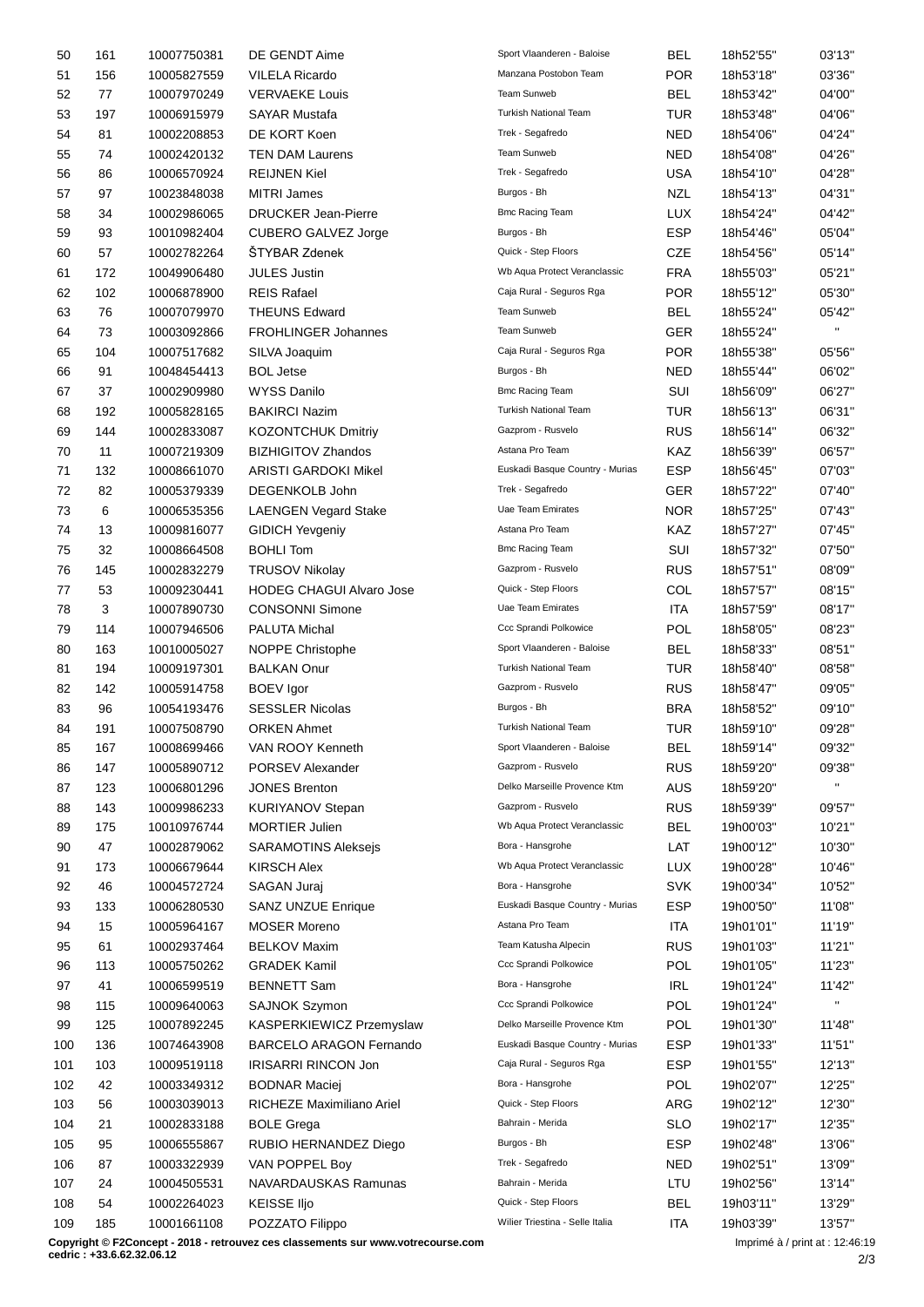| 110 | 16             | 10003264941 | <b>TLEUBAYEV Ruslan</b>          | Astana Pro Team                 | KAZ        | 19h04'03" | 14'21"       |
|-----|----------------|-------------|----------------------------------|---------------------------------|------------|-----------|--------------|
| 111 | 183            | 10007744624 | <b>PACIONI Luca</b>              | Wilier Triestina - Selle Italia | <b>ITA</b> | 19h04'20" | 14'38"       |
| 112 | 4              | 10007518692 | <b>CONTI Valerio</b>             | Uae Team Emirates               | ITA        | 19h04'20" | $\mathbf{H}$ |
| 113 | 137            | 10006886879 | <b>TXOPERENA MATXIKOTE Beñat</b> | Euskadi Basque Country - Murias | <b>ESP</b> | 19h04'23" | 14'41"       |
| 114 | 184            | 10006903754 | <b>BERTAZZO Liam</b>             | Wilier Triestina - Selle Italia | <b>ITA</b> | 19h05'15" | 15'33"       |
| 115 | 186            | 10008131513 | ROSA Massimo                     | Wilier Triestina - Selle Italia | <b>ITA</b> | 19h05'27" | 15'45"       |
| 116 | 152            | 10010985939 | SIERRA SANCHEZ Yecid Arturo      | Manzana Postobon Team           | COL        | 19h05'32" | 15'50"       |
| 117 | 112            | 10006492314 | <b>BERNAS Pawel</b>              | Ccc Sprandi Polkowice           | <b>POL</b> | 19h05'39" | 15'57"       |
| 118 | 134            | 10007777461 | RODRIGUEZ RECHE Sergio           | Euskadi Basque Country - Murias | <b>ESP</b> | 19h05'43" | 16'01"       |
| 119 | 27             | 10008689766 | <b>PER David</b>                 | Bahrain - Merida                | <b>SLO</b> | 19h06'19" | 16'37"       |
| 120 | 195            | 10009267524 | <b>AKDILEK Ahmet</b>             | <b>Turkish National Team</b>    | <b>TUR</b> | 19h07'16" | 17'34"       |
| 121 | 43             | 10006874553 | MC CARTHY Jay                    | Bora - Hansgrohe                | <b>AUS</b> | 19h07'31" | 17'49"       |
| 122 | 67             | 10008694113 | <b>SCHMIDT WÜRTZ Mads</b>        | Team Katusha Alpecin            | <b>DEN</b> | 19h07'51" | 18'09"       |
| 123 | $\overline{7}$ | 10001426890 | NIEMIEC Przemyslaw               | Uae Team Emirates               | <b>POL</b> | 19h08'12" | 18'30"       |
| 124 | 44             | 10005390352 | <b>PELUCCHI Matteo</b>           | Bora - Hansgrohe                | <b>ITA</b> | 19h08'17" | 18'35"       |
| 125 | 187            | 10006917700 | <b>ZHUPA Eugert</b>              | Wilier Triestina - Selle Italia | <b>ALB</b> | 19h09'16" | 19'34"       |
| 126 | 177            | 10007969643 | <b>STASSEN Julien</b>            | Wb Aqua Protect Veranclassic    | <b>BEL</b> | 19h09'16" | п.           |
| 127 | 154            | 10010169321 | <b>REYES ORTEGA Aldemar</b>      | Manzana Postobon Team           | COL        | 19h10'01" | 20'19"       |
| 128 | 181            | 10009974816 | <b>BEVILACQUA Simone</b>         | Wilier Triestina - Selle Italia | ITA        | 19h10'04" | 20'22"       |
| 129 | 193            | 10007593868 | <b>ATALAY Muhammed</b>           | <b>Turkish National Team</b>    | <b>TUR</b> | 19h11'50" | 22'08"       |
| 130 | 182            | 10004739442 | <b>COLEDAN Marco</b>             | Wilier Triestina - Selle Italia | <b>ITA</b> | 19h11'52" | 22'10"       |
| 131 | 131            | 10009804963 | BARRENETXEA URIARTE Ander        | Euskadi Basque Country - Murias | <b>ESP</b> | 19h11'54" | 22'12"       |
| 132 | 166            | 10002310604 | VAN HECKE Preben                 | Sport Vlaanderen - Baloise      | <b>BEL</b> | 19h12'30" | 22'48"       |
| 133 | 196            | 10008683100 | <b>SAMLI Feritcan</b>            | <b>Turkish National Team</b>    | <b>TUR</b> | 19h13'42" | 24'00"       |
| 134 | 2              | 10006875563 | BYSTRØM Sven Erik                | Uae Team Emirates               | <b>NOR</b> | 19h14'27" | 24'45"       |
| 135 | 124            | 10004599905 | MIHAYLOV Nikolay                 | Delko Marseille Provence Ktm    | <b>BUL</b> | 19h14'29" | 24'47"       |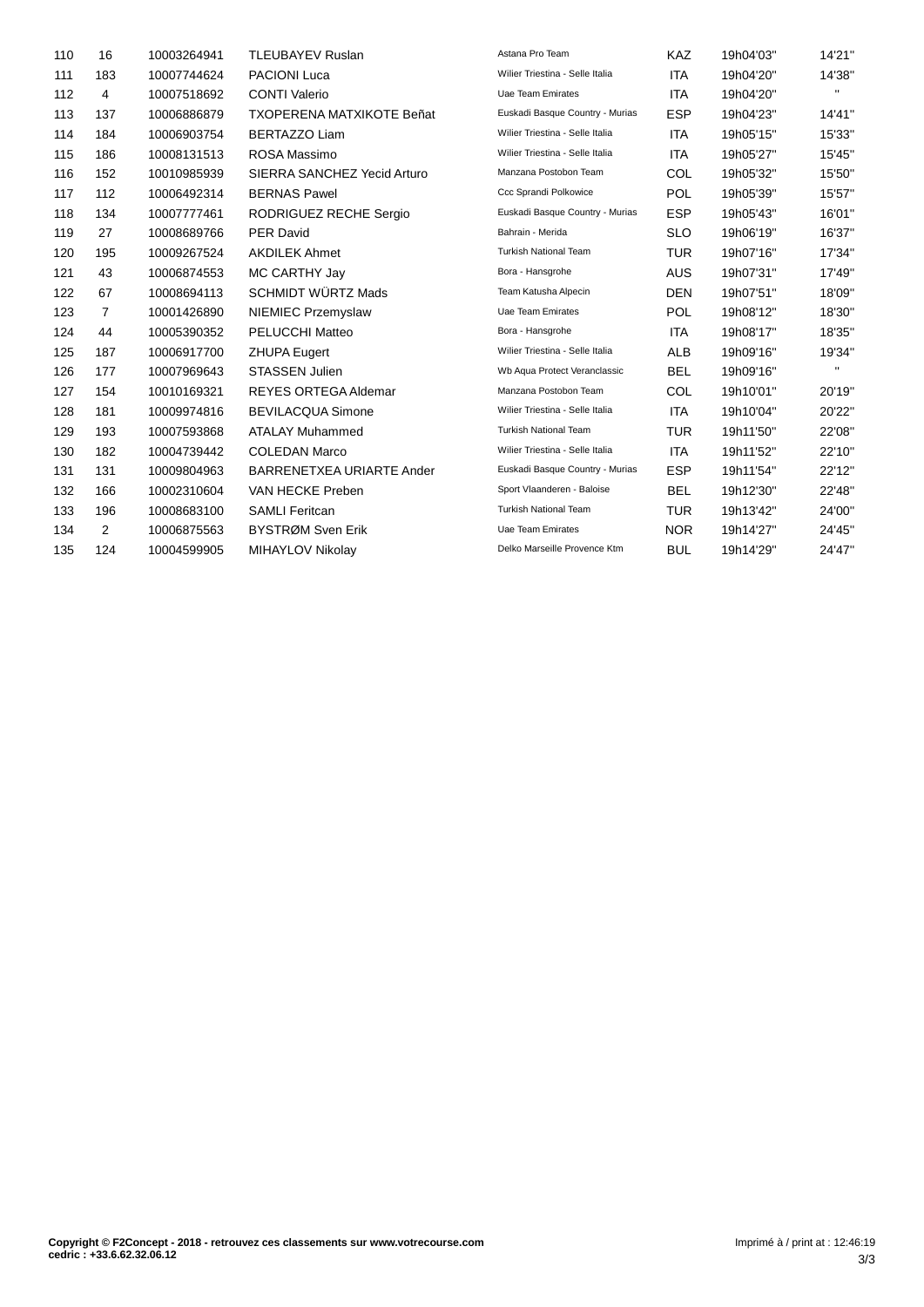

# **CLASSEMENT PAR POINTS POINTS CLASSIFICATION**

Selçuk - Manisa



**Date :** 13/10/2018

**Organisateur - Organiser :** Turkish Cycling Federation

**Epreuve - Race :** Presidential Cycling Tour of Turkey

**Classement de l'étape - Stage classification Classement général - General classification**

| Rg          | Dos. | Nom Prénom                      | Nat.       | Equipe     | Pts | Bon. | Rg<br><b>Rk</b> | Dos.<br>Bib. | Nom Prénom<br>Last name First name           | UCI ID                     | Equipe<br>Team           | Pts            |
|-------------|------|---------------------------------|------------|------------|-----|------|-----------------|--------------|----------------------------------------------|----------------------------|--------------------------|----------------|
|             |      | km 27 - Sprint prime            |            |            |     |      | $\mathbf{1}$    | 41           | <b>BENNETT Sam</b>                           | 10006599519                | <b>BOH</b>               | 56             |
|             |      |                                 |            |            |     |      | 2               | 53           | <b>HODEG CHAGUI Alvaro Jose</b>              | 10009230441                | QST                      | 41             |
| $\mathbf 1$ | 133  | <b>SANZ UNZUE Enrique</b>       | <b>ESP</b> | <b>EUS</b> | 5   | 3"   | 3               | 56           | RICHEZE Maximiliano Ariel                    | 10003039013                | QST                      | 37             |
| 2           | 64   | <b>HAAS Nathan</b>              | <b>AUS</b> | <b>TKA</b> | 3   | 2"   | $\overline{4}$  | 82           | DEGENKOLB John                               | 10005379339                | <b>TFS</b>               | 36             |
|             |      |                                 |            |            |     |      | 5               | 64           | <b>HAAS Nathan</b>                           | 10005768248                | <b>TKA</b>               | 32             |
| 3           | 83   | <b>FELLINE Fabio</b>            | <b>ITA</b> | <b>TFS</b> | 1   | 1"   | 6               | 3            | <b>CONSONNI Simone</b>                       | 10007890730                | <b>UAD</b>               | 29             |
|             |      |                                 |            |            |     |      | $\overline{7}$  | 76           | <b>THEUNS Edward</b>                         | 10007079970                | <b>SUN</b>               | 27             |
| Arrivée     |      |                                 |            |            |     |      | 8               | 34           | <b>DRUCKER Jean-Pierre</b>                   | 10002986065                | <b>BMC</b>               | 25             |
|             |      |                                 |            |            |     |      | 9               | 14           | <b>LUTSENKO Alexey</b>                       | 10006877886                | <b>AST</b>               | 2 <sup>2</sup> |
| $\mathbf 1$ | 53   | <b>HODEG CHAGUI Alvaro Jose</b> | COL        | QST        | 15  | 10"  | 10              | 133          | <b>SANZ UNZUE Enrique</b>                    | 10006280530                | EUS                      | 22             |
|             |      |                                 |            |            |     |      | 11              | 163          | NOPPE Christophe                             | 10010005027                | <b>SVB</b>               | 22             |
| 2           | 82   | <b>DEGENKOLB John</b>           | <b>GER</b> | <b>TFS</b> | 14  | 6"   | 12              | 167          | VAN ROOY Kenneth                             | 10008699466                | <b>SVB</b>               | 20             |
| 3           | 64   | <b>HAAS Nathan</b>              | <b>AUS</b> | <b>TKA</b> | 13  | 4"   | 13              | 147          | PORSEV Alexander                             | 10005890712                | GAZ                      | 17             |
| 4           | 41   | <b>BENNETT Sam</b>              | <b>IRL</b> | <b>BOH</b> | 12  |      | 14              | $\mathbf{1}$ | <b>ULISSI Diego</b>                          | 10005467952                | <b>UAD</b>               | 14             |
|             |      |                                 |            |            |     |      | 15              | 135          | PRADES REVERTER Eduard                       | 10006737238                | EUS                      | 14             |
| 5           | 163  | <b>NOPPE Christophe</b>         | <b>BEL</b> | <b>SVB</b> | 11  |      | 16              | 85           | GUERREIRO Rúben                              | 10008674612                | <b>TFS</b>               | 13             |
| 6           | 76   | <b>THEUNS Edward</b>            | <b>BEL</b> | <b>SUN</b> | 10  |      | 17              | 183          | <b>PACIONI Luca</b>                          | 10007744624                | WIL                      | 13             |
| 7           | 115  | <b>SAJNOK Szymon</b>            | POL        | CCC        | 9   |      | 18              | 55           | <b>KNOX James</b>                            | 10009966530                | QST                      | 12             |
|             |      |                                 |            |            |     |      | 19              | 31<br>36     | <b>BEVIN Patrick</b><br><b>ROCHE Nicolas</b> | 10006480388                | <b>BMC</b><br><b>BMC</b> | 12             |
| 8           | 56   | RICHEZE Maximiliano Ariel       | <b>ARG</b> | QST        | 8   |      | 20<br>21        | 191          | <b>ORKEN Ahmet</b>                           | 10002724872<br>10007508790 | <b>TUR</b>               | 11<br>11       |
| 9           | 147  | PORSEV Alexander                | <b>RUS</b> | GAZ        | 7   |      | 22              | 123          | <b>JONES Brenton</b>                         | 10006801296                | <b>DMP</b>               | 11             |
| 10          | 3    | <b>CONSONNI Simone</b>          | <b>ITA</b> | <b>UAD</b> | 6   |      | 23              | 115          | <b>SAJNOK Szymon</b>                         | 10009640063                | CCC                      | 11             |
|             |      |                                 |            |            |     |      | 24              | 127          | <b>FINETTO Mauro</b>                         | 10002926552                | <b>DMP</b>               |                |
| 11          | 167  | VAN ROOY Kenneth                | <b>BEL</b> | <b>SVB</b> | 5   |      | 25              | 121          | FERNANDEZ CRUZ Delio                         | 10006142811                | <b>DMP</b>               |                |
| 12          | 23   | <b>HAUSSLER Heinrich</b>        | <b>AUS</b> | <b>TBM</b> | 4   |      | 26              | 63           | <b>FABBRO Matteo</b>                         | 10009095954                | <b>TKA</b>               |                |
| 13          | 85   | <b>GUERREIRO Rúben</b>          | <b>POR</b> | <b>TFS</b> | 3   |      | 27              | 125          | KASPERKIEWICZ Przemyslaw                     | 10007892245                | <b>DMP</b>               |                |
|             |      |                                 |            |            |     |      | 28              | 35           | <b>FRANKINY Kilian</b>                       | 10008672790                | <b>BMC</b>               |                |
| 14          | 105  | SERRANO RODRIGUEZ Gonzalo       | <b>ESP</b> | <b>CJR</b> | 2   |      | 29              | 172          | <b>JULES Justin</b>                          | 10049906480                | <b>WVA</b>               |                |
| 15          | 172  | <b>JULES Justin</b>             | <b>FRA</b> | <b>WVA</b> | 1   |      | 30              | 132          | <b>ARISTI GARDOKI Mikel</b>                  | 10008661070                | <b>EUS</b>               |                |

**Etape - Stage :** 5

| Rg |         | Dos. Nom Prénom                 | Nat.       | Equipe     | Pts            | Bon. | Rg<br>Rk       | Dos.<br>Bib. | Nom Prénom<br>Last name First name                 | UCI ID                     | Equipe<br>Team           | Pts |
|----|---------|---------------------------------|------------|------------|----------------|------|----------------|--------------|----------------------------------------------------|----------------------------|--------------------------|-----|
|    |         | km 27 - Sprint prime            |            |            |                |      | $\mathbf{1}$   | 41           | <b>BENNETT Sam</b>                                 | 10006599519                | <b>BOH</b>               |     |
|    |         |                                 |            |            |                |      | $\overline{2}$ | 53           | <b>HODEG CHAGUI Alvaro Jose</b>                    | 10009230441                | QST                      |     |
|    | 133     | <b>SANZ UNZUE Enrique</b>       | <b>ESP</b> | <b>EUS</b> | 5              | 3"   | 3              | 56           | RICHEZE Maximiliano Ariel                          | 10003039013                | QST                      |     |
|    | 64      | <b>HAAS Nathan</b>              | AUS        | <b>TKA</b> | 3              | 2"   | 4              | 82           | DEGENKOLB John                                     | 10005379339                | <b>TFS</b>               |     |
|    | 83      | <b>FELLINE Fabio</b>            | <b>ITA</b> | <b>TFS</b> | $\mathbf{1}$   | 1"   | 5              | 64           | <b>HAAS Nathan</b>                                 | 10005768248                | <b>TKA</b>               |     |
|    |         |                                 |            |            |                |      | 6              | 3            | <b>CONSONNI Simone</b>                             | 10007890730                | <b>UAD</b>               |     |
|    |         |                                 |            |            |                |      | 7<br>8         | 76<br>34     | <b>THEUNS Edward</b><br><b>DRUCKER Jean-Pierre</b> | 10007079970                | <b>SUN</b><br><b>BMC</b> |     |
|    | Arrivée |                                 |            |            |                |      | 9              | 14           | <b>LUTSENKO Alexey</b>                             | 10002986065<br>10006877886 | AST                      |     |
|    |         |                                 |            |            |                |      | 10             | 133          | SANZ UNZUE Enrique                                 | 10006280530                | <b>EUS</b>               |     |
|    | 53      | <b>HODEG CHAGUI Alvaro Jose</b> | COL        | QST        | 15             | 10"  | 11             | 163          | <b>NOPPE Christophe</b>                            | 10010005027                | <b>SVB</b>               |     |
|    | 82      | DEGENKOLB John                  | <b>GER</b> | <b>TFS</b> | 14             | 6"   | 12             | 167          | VAN ROOY Kenneth                                   | 10008699466                | <b>SVB</b>               |     |
|    | 64      | <b>HAAS Nathan</b>              | AUS        | <b>TKA</b> | 13             | 4"   | 13             | 147          | PORSEV Alexander                                   | 10005890712                | GAZ                      |     |
|    |         |                                 |            |            |                |      | 14             | $\mathbf{1}$ | <b>ULISSI Diego</b>                                | 10005467952                | <b>UAD</b>               |     |
|    | 41      | <b>BENNETT Sam</b>              | <b>IRL</b> | <b>BOH</b> | 12             |      | 15             | 135          | PRADES REVERTER Eduard                             | 10006737238                | <b>EUS</b>               |     |
|    | 163     | <b>NOPPE Christophe</b>         | <b>BEL</b> | <b>SVB</b> | 11             |      | 16             | 85           | GUERREIRO Rúben                                    | 10008674612                | <b>TFS</b>               |     |
|    | 76      | <b>THEUNS Edward</b>            | <b>BEL</b> | <b>SUN</b> | 10             |      | 17             | 183          | <b>PACIONI Luca</b>                                | 10007744624                | WIL                      |     |
|    |         |                                 |            |            |                |      | 18             | 55           | <b>KNOX James</b>                                  | 10009966530                | QST                      |     |
|    | 115     | <b>SAJNOK Szymon</b>            | POL        | CCC        | 9              |      | 19             | 31           | <b>BEVIN Patrick</b>                               | 10006480388                | <b>BMC</b>               |     |
|    | 56      | RICHEZE Maximiliano Ariel       | ARG        | QST        | 8              |      | 20             | 36           | <b>ROCHE Nicolas</b>                               | 10002724872                | <b>BMC</b>               |     |
|    | 147     | PORSEV Alexander                | <b>RUS</b> | GAZ        | $\overline{7}$ |      | 21             | 191          | <b>ORKEN Ahmet</b>                                 | 10007508790                | <b>TUR</b>               |     |
|    |         |                                 |            |            |                |      | 22             | 123          | <b>JONES Brenton</b>                               | 10006801296                | <b>DMP</b>               |     |
|    | 3       | <b>CONSONNI Simone</b>          | <b>ITA</b> | <b>UAD</b> | 6              |      | 23             | 115          | <b>SAJNOK Szymon</b>                               | 10009640063                | ccc                      |     |
|    | 167     | VAN ROOY Kenneth                | <b>BEL</b> | <b>SVB</b> | 5              |      | 24             | 127          | FINETTO Mauro                                      | 10002926552                | <b>DMP</b>               |     |
|    | 23      | <b>HAUSSLER Heinrich</b>        | AUS        | <b>TBM</b> | $\overline{4}$ |      | 25<br>26       | 121<br>63    | FERNANDEZ CRUZ Delio<br><b>FABBRO Matteo</b>       | 10006142811<br>10009095954 | <b>DMP</b><br><b>TKA</b> |     |
|    |         |                                 |            |            |                |      | 27             | 125          | KASPERKIEWICZ Przemyslaw                           | 10007892245                | <b>DMP</b>               |     |
|    | 85      | GUERREIRO Rúben                 | <b>POR</b> | <b>TFS</b> | 3              |      | 28             | 35           | <b>FRANKINY Kilian</b>                             | 10008672790                | <b>BMC</b>               |     |
|    | 105     | SERRANO RODRIGUEZ Gonzalo       | ESP        | <b>CJR</b> | $\overline{2}$ |      | 29             | 172          | <b>JULES Justin</b>                                | 10049906480                | <b>WVA</b>               |     |
|    | 172     | <b>JULES Justin</b>             | <b>FRA</b> | <b>WVA</b> | 1              |      | 30             | 132          | <b>ARISTI GARDOKI Mikel</b>                        | 10008661070                | <b>EUS</b>               |     |
|    |         |                                 |            |            |                |      | 31             | 164          | <b>SPRENGERS Thomas</b>                            | 10005991954                | <b>SVB</b>               |     |
|    |         |                                 |            |            |                |      | 32             | 54           | <b>KEISSE IIjo</b>                                 | 10002264023                | QST                      |     |
|    |         |                                 |            |            |                |      | 33             | 83           | <b>FELLINE Fabio</b>                               | 10005982456                | <b>TFS</b>               |     |
|    |         |                                 |            |            |                |      | 34             | 33           | <b>BOOKWALTER Brent</b>                            | 10003299293                | <b>BMC</b>               |     |
|    |         |                                 |            |            |                |      | 35             | 105          | SERRANO RODRIGUEZ Gonzalo                          | 10014023554                | <b>CJR</b>               |     |
|    |         |                                 |            |            |                |      | 36             | 71           | <b>ARNDT Nikias</b>                                | 10006479782                | <b>SUN</b>               |     |
|    |         |                                 |            |            |                |      | 37             | 174          | <b>LIETAER Eliot</b>                               | 10006006506                | <b>WVA</b>               |     |
|    |         |                                 |            |            |                |      | 38             | 23           | <b>HAUSSLER Heinrich</b>                           | 10002711435                | <b>TBM</b>               |     |
|    |         |                                 |            |            |                |      | 39             | 107          | ZABALA LOPEZ Josu                                  | 10011231368                | <b>CJR</b>               |     |
|    |         |                                 |            |            |                |      | 40             | 24           | NAVARDAUSKAS Ramunas                               | 10004505531                | <b>TBM</b>               |     |
|    |         |                                 |            |            |                |      | 41<br>42       | 154<br>166   | <b>REYES ORTEGA Aldemar</b><br>VAN HECKE Preben    | 10010169321<br>10002310604 | <b>MZN</b><br><b>SVB</b> |     |
|    |         |                                 |            |            |                |      | 43             | 196          | <b>SAMLI Feritcan</b>                              | 10008683100                | <b>TUR</b>               |     |
|    |         |                                 |            |            |                |      | 44             | 153          | AGUIRRE CAIPA Hernan Ricardo                       | 10009405748                | <b>MZN</b>               |     |
|    |         |                                 |            |            |                |      | 45             | 122          | <b>TRARIEUX Julien</b>                             | 10006804330                | <b>DMP</b>               |     |
|    |         |                                 |            |            |                |      | 46             | 13           | <b>GIDICH Yevgeniy</b>                             | 10009816077                | AST                      |     |
|    |         |                                 |            |            |                |      | 47             | 137          | TXOPERENA MATXIKOTE Beñat                          | 10006886879                | <b>EUS</b>               |     |
|    |         |                                 |            |            |                |      | 48             | 75           | <b>TEUNISSEN Mike</b>                              | 10006631548                | <b>SUN</b>               |     |
|    |         |                                 |            |            |                |      | 49             | 157          | ORJUELA GUTIERREZ Fernando                         | 10008656323                | <b>MZN</b>               |     |
|    |         |                                 |            |            |                |      | 50             | 32           | <b>BOHLI Tom</b>                                   | 10008664508                | <b>BMC</b>               |     |
|    |         |                                 |            |            |                |      | 51             | 103          | <b>IRISARRI RINCON Jon</b>                         | 10009519118                | <b>CJR</b>               |     |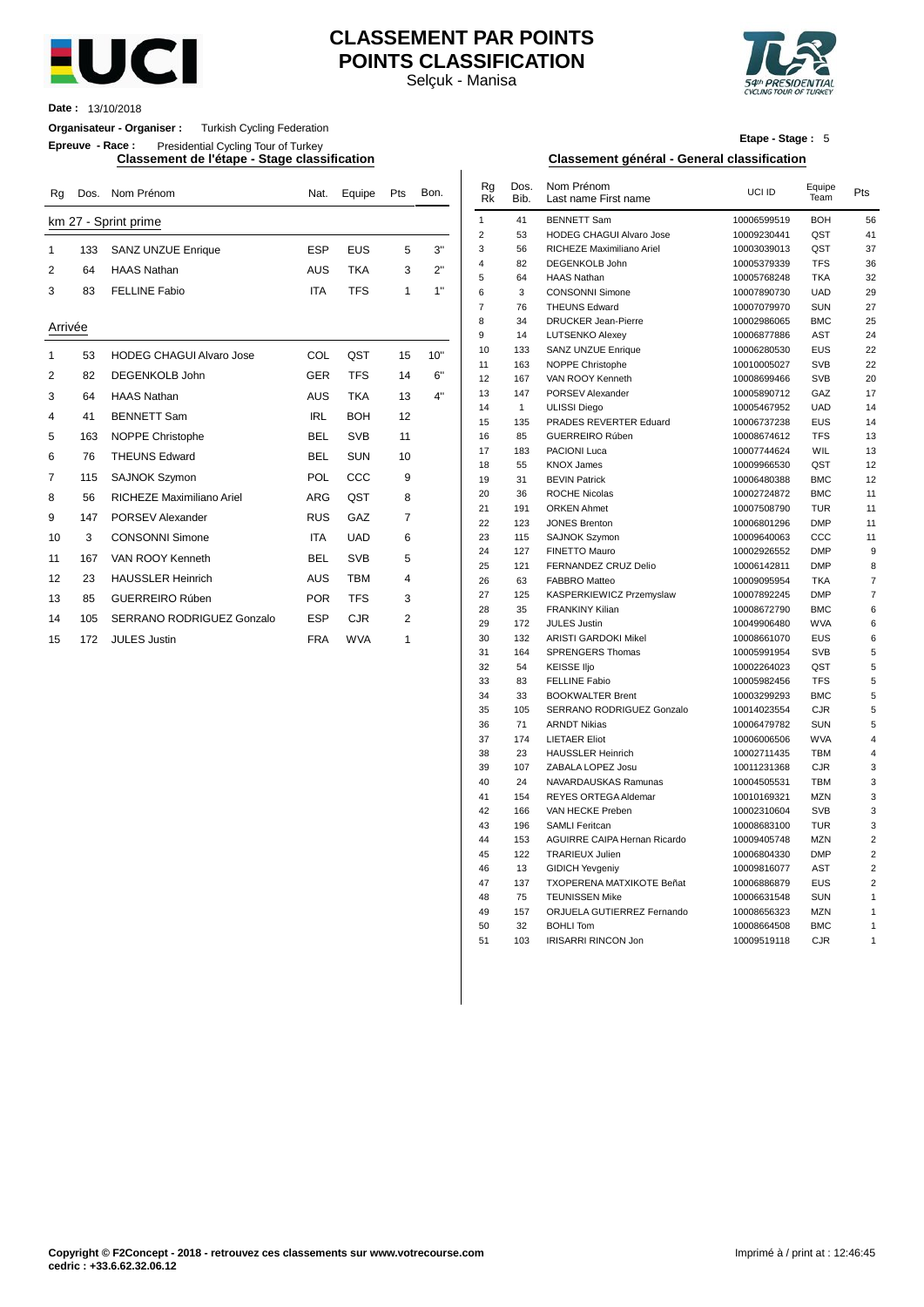

# **MEILLEUR GRIMPEUR MOUNTAIN CLASSIFICATION**

Selçuk - Manisa



13/10/2018 **Date :**

### **Organisateur - Organiser :** Turkish Cycling Federation

**Epreuve - Race:** Presidential Cycling Tour of Turkey

## **Classement de l'étape - Stage classification Classement général - General classification**

| Rg<br>Rk      | <b>Bib</b> | Dos. Nom Prénom<br>Last name First name | Nat.       | Equipe<br>eam | Pts | Bon. | Rg<br>Rk       | Dos<br><b>Bib</b> |
|---------------|------------|-----------------------------------------|------------|---------------|-----|------|----------------|-------------------|
|               |            | km 53.4 - Mountain prime 3              |            |               |     |      |                | 154               |
|               | 161        | DE GENDT Aime                           | <b>BEL</b> | <b>SVB</b>    | 3   |      | $\overline{2}$ | 21                |
| $\mathcal{P}$ | 111        | <b>ANTUNES Amaro</b>                    | <b>POR</b> | CCC           | 2   |      | 3              | 137               |
| 3             | 102        | <b>REIS Rafael</b>                      | <b>POR</b> | <b>CJR</b>    |     |      | $\overline{4}$ | 167               |
|               |            |                                         |            |               |     |      |                |                   |

| Etape - Stage: 5 |  |
|------------------|--|
|                  |  |

| Bon. | Rg<br><b>Rk</b> | Dos.<br><b>Bib</b> | Nom Prénom<br>Last name First name | UCI ID      | Equipe<br>Team | Pts            |
|------|-----------------|--------------------|------------------------------------|-------------|----------------|----------------|
|      | 1               | 154                | <b>REYES ORTEGA Aldemar</b>        | 10010169321 | <b>MZN</b>     | 14             |
|      | 2               | 21                 | <b>BOLE Grega</b>                  | 10002833188 | <b>TBM</b>     | 13             |
|      | 3               | 137                | <b>TXOPERENA MATXIKOTE Beñat</b>   | 10006886879 | <b>EUS</b>     | 11             |
|      | 4               | 167                | VAN ROOY Kenneth                   | 10008699466 | <b>SVB</b>     | 6              |
|      | 5               | 14                 | <b>LUTSENKO Alexey</b>             | 10006877886 | AST            | 5              |
|      | 6               | 152                | SIERRA SANCHEZ Yecid Arturo        | 10010985939 | <b>MZN</b>     | 5              |
|      | 7               | 196                | <b>SAMLI Feritcan</b>              | 10008683100 | <b>TUR</b>     | 5              |
|      | 8               | 95                 | RUBIO HERNANDEZ Diego              | 10006555867 | <b>BBH</b>     | $\overline{4}$ |
|      | 9               | 161                | DE GENDT Aime                      | 10007750381 | <b>SVB</b>     | 3              |
|      | 10              | 1                  | <b>ULISSI Diego</b>                | 10005467952 | <b>UAD</b>     | 3              |
|      | 11              | 135                | PRADES REVERTER Eduard             | 10006737238 | <b>EUS</b>     | $\overline{2}$ |
|      | 12              | 111                | <b>ANTUNES Amaro</b>               | 10043986652 | CCC            | $\overline{2}$ |
|      | 13              | 55                 | <b>KNOX James</b>                  | 10009966530 | QST            | $\mathbf{1}$   |
|      | 14              | 102                | <b>REIS Rafael</b>                 | 10006878900 | <b>CJR</b>     | $\mathbf{1}$   |
|      | 15              | 96                 | <b>SESSLER Nicolas</b>             | 10054193476 | <b>BBH</b>     | 1              |
|      | 16              | 103                | <b>IRISARRI RINCON Jon</b>         | 10009519118 | <b>CJR</b>     | 1              |
|      |                 |                    |                                    |             |                |                |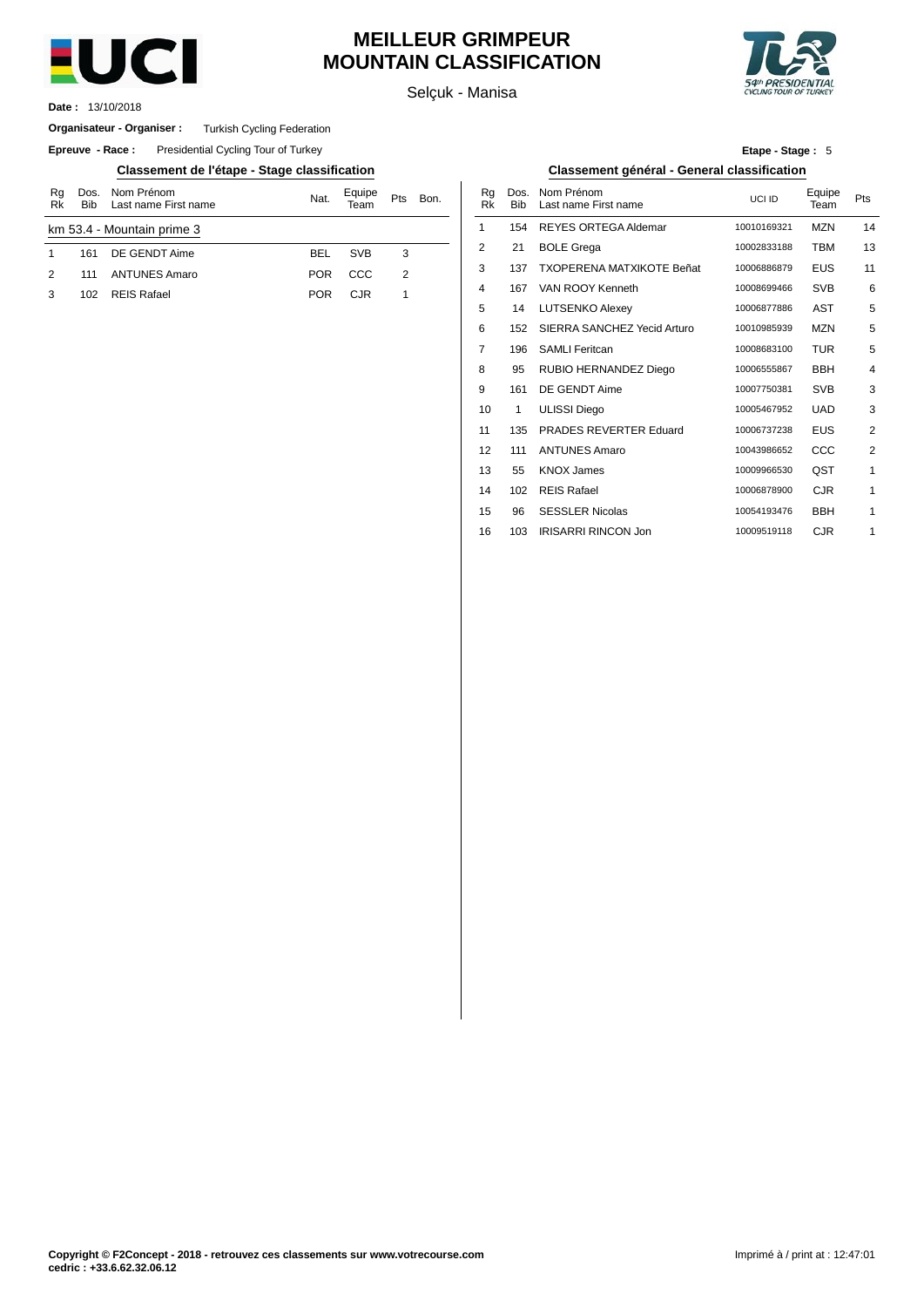

# **CLASSEMENT Beauties of Turkey Sprint Beauties of Turkey Sprint CLASSIFICATION**

Selçuk - Manisa



13/10/2018 **Date :**

#### Turkish Cycling Federation **Organisateur - Organiser :**

**Epreuve - Race:** Presidential Cycling Tour of Turkey

### **Classement de l'étape - Stage classification Classement général - General classification**

| Rg<br>Rk | <b>Bib</b> | Dos. Nom Prénom<br>Last name First name | Nat. | Equipe<br>Team | Pts | Bon. |
|----------|------------|-----------------------------------------|------|----------------|-----|------|
|          |            | km 125.8 - Beauties sprint              |      |                |     |      |
| 1        | 194        | <b>BAI KAN Onur</b>                     | TUR  | TUR            | 5   | 0    |
| 2        | 161        | DE GENDT Aime                           | BEL  | <b>SVB</b>     | 3   | 0    |
| 3        | 111        | <b>ANTUNES Amaro</b>                    | POR  | CCC.           | -1  | 0    |

**Etape - Stage :** 5

| Bon. | Rg<br>Rk       | Dos.<br><b>Bib</b> | Nom Prénom<br>Last name First name | N° licence UCI<br><b>UCI Code</b> | Equipe<br>Team | Pts |
|------|----------------|--------------------|------------------------------------|-----------------------------------|----------------|-----|
|      | 1              | 194                | <b>BALKAN Onur</b>                 |                                   | <b>TUR</b>     | 15  |
| 0    | 2              | 54                 | <b>KEISSE IIjo</b>                 |                                   | QST            | 5   |
|      | 3              | 193                | ATALAY Muhammed                    |                                   | <b>TUR</b>     | 5   |
|      | 4              | 164                | <b>SPRENGERS Thomas</b>            |                                   | <b>SVB</b>     | 3   |
|      | 5              | 161                | DE GENDT Aime                      |                                   | <b>SVB</b>     | 3   |
|      | 6              | 53                 | <b>HODEG CHAGUI Alvaro Jose</b>    |                                   | QST            | 3   |
|      | $\overline{7}$ | 166                | VAN HECKE Preben                   |                                   | <b>SVB</b>     | 3   |
|      | 8              | 196                | <b>SAMLI Feritcan</b>              |                                   | <b>TUR</b>     | 3   |
|      | 9              | 157                | ORJUELA GUTIERREZ Fernando         |                                   | <b>MZN</b>     | 1   |
|      | 10             | 51                 | <b>DECLERCQ Tim</b>                |                                   | QST            | 1   |
|      | 11             | 111                | <b>ANTUNES Amaro</b>               |                                   | CCC            | 1   |
|      | 12             | 167                | VAN ROOY Kenneth                   |                                   | <b>SVB</b>     | 1   |
|      | 13             | 21                 | <b>BOLE Grega</b>                  |                                   | TBM            | 1   |
|      |                |                    |                                    |                                   |                |     |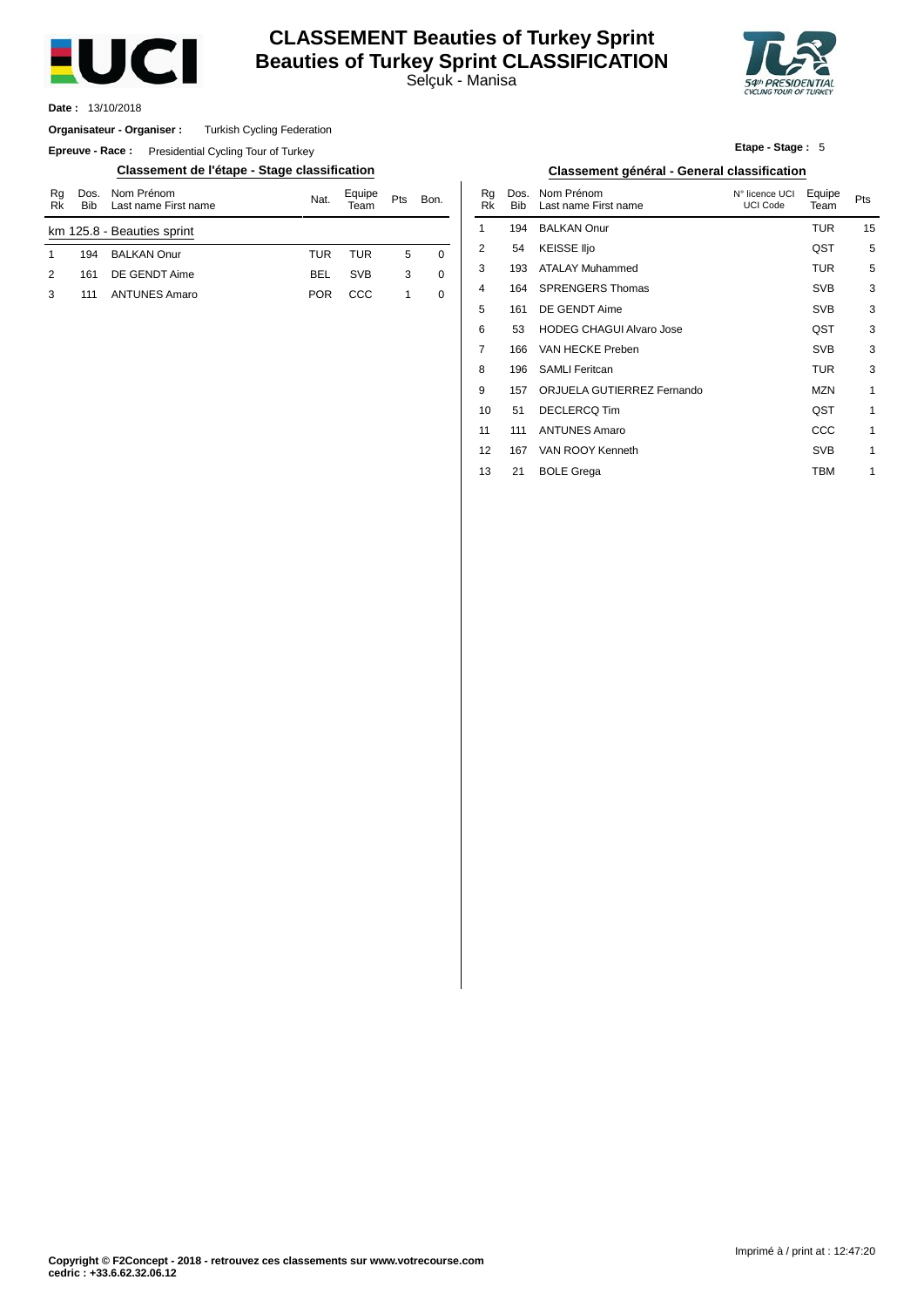

# **CLASSEMENT PAR EQUIPE - TEAM CLASSIFICATION**

Selçuk - Manisa



**Etape - Stage :** 5

**Date :** 13/10/2018

**Organisateur - Organiser :** Turkish Cycling Federation

**Epreuve - Race :** Presidential Cycling Tour of Turkey

## **Classement de l'étape - Stage classification Classement général - Général classification**

| Rg<br><b>Rk</b> | Equipe<br>Team                                     | Temps<br>Time | Ecart<br>Gap |
|-----------------|----------------------------------------------------|---------------|--------------|
| $\mathbf{1}$    | Sport Vlaanderen - Baloise<br>163 - 167 - 162      | 09h45'36"     |              |
| 2               | Team Katusha Alpecin<br>$64 - 63 - 66$             | 09h45'36"     |              |
| 3               | Trek - Segafredo<br>$82 - 85 - 83$                 | 09h45'36"     |              |
| 4               | Caja Rural - Seguros Rga<br>$105 - 103 - 106$      | 09h45'36"     |              |
| 5               | Wb Aqua Protect Veranclassic<br>172 - 171 - 176    | 09h45'36"     |              |
| 6               | Quick - Step Floors<br>$53 - 56 - 55$              | 09h45'36"     |              |
| 7               | Gazprom - Rusvelo<br>147 - 145 - 141               | 09h45'36"     |              |
| 8               | Delko Marseille Provence Ktm<br>123 - 121 - 122    | 09h45'36"     |              |
| 9               | Team Sunweb<br>$76 - 75 - 73$                      | 09h45'36"     |              |
| 10              | <b>Bmc Racing Team</b><br>$34 - 36 - 32$           | 09h45'36"     |              |
| 11              | Manzana Postobon Team<br>155 - 157 - 153           | 09h45'36"     |              |
| 12              | Bahrain - Merida<br>$23 - 24 - 26$                 | 09h45'36"     |              |
| 13              | Ccc Sprandi Polkowice<br>$115 - 116 - 117$         | 09h45'36"     |              |
| 14              | Uae Team Emirates<br>$3 - 1 - 6$                   | 09h45'36"     |              |
| 15              | Bora - Hansgrohe<br>$41 - 47 - 43$                 | 09h45'36"     |              |
| 16              | Euskadi Basque Country - Murias<br>132 - 135 - 137 | 09h45'36"     |              |
| 17              | Wilier Triestina - Selle Italia<br>183 - 186 - 187 | 09h45'36"     |              |
| 18              | Burgos - Bh<br>$91 - 95 - 96$                      | 09h45'36"     |              |
| 19              | <b>Turkish National Team</b><br>191 - 197 - 192    | 09h45'36"     |              |
| 20              | Astana Pro Team<br>$14 - 12 - 11$                  | 09h45'36"     |              |

| Rq<br>Rk       | Equipe<br>Team                  | Temps<br>Time | Ecart<br>Gap |
|----------------|---------------------------------|---------------|--------------|
| 1              | <b>Bmc Racing Team</b>          | 56h29'36"     |              |
| $\overline{2}$ | Team Katusha Alpecin            | 56h29'59"     | 23"          |
| 3              | Trek - Segafredo                | 56h30'21"     | 45"          |
| $\overline{4}$ | Manzana Postobon Team           | 56h30'37"     | 01'01"       |
| 5              | Sport Vlaanderen - Baloise      | 56h31'06"     | 01'30"       |
| 6              | Caja Rural - Seguros Rga        | 56h31'15"     | 01'39"       |
| 7              | Delko Marseille Provence Ktm    | 56h31'27"     | 01'51"       |
| 8              | Burgos - Bh                     | 56h34'03"     | 04'27"       |
| 9              | Wb Aqua Protect Veranclassic    | 56h34'13"     | 04'37"       |
| 10             | <b>Team Sunweb</b>              | 56h34'22"     | 04'46"       |
| 11             | Astana Pro Team                 | 56h34'29"     | 04'53"       |
| 12             | Bahrain - Merida                | 56h34'39"     | 05'03"       |
| 13             | Ccc Sprandi Polkowice           | 56h35'12"     | 05'36"       |
| 14             | Gazprom - Rusvelo               | 56h35'28"     | 05'52"       |
| 15             | Uae Team Emirates               | 56h35'38"     | 06'02"       |
| 16             | Quick - Step Floors             | 56h35'40"     | 06'04"       |
| 17             | Euskadi Basque Country - Murias | 56h40'06"     | 10'30"       |
| 18             | Bora - Hansgrohe                | 56h43'53"     | 14'17"       |
| 19             | <b>Turkish National Team</b>    | 56h44'44"     | 15'08"       |
| 20             | Wilier Triestina - Selle Italia | 57h07'34"     | 37'58"       |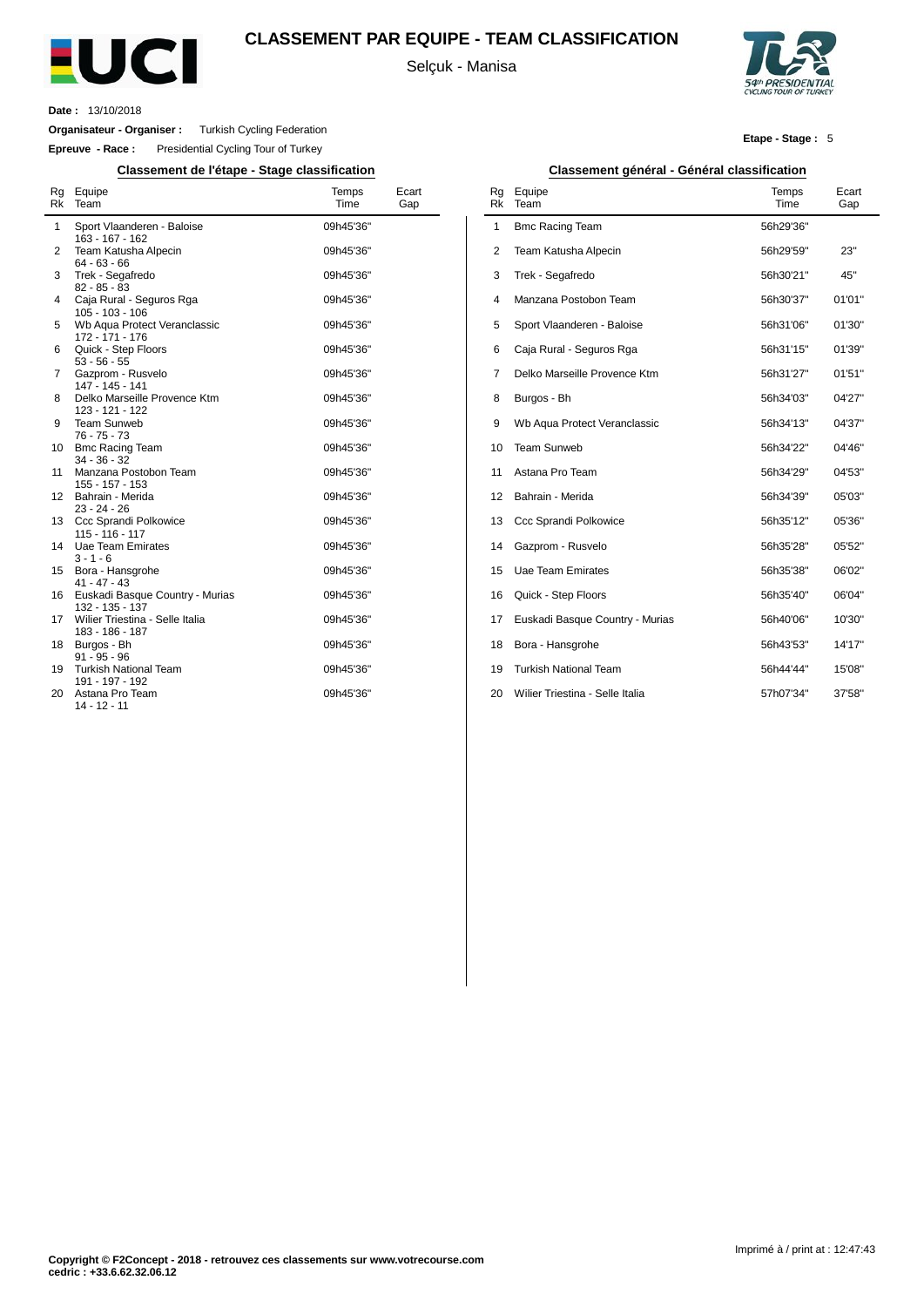

# **Presidential Cycling Tour of Turkey - Etape N°6** du 09/10/2018 au 14/10/2018 LISTE DES PARTANTS - START LIST



| <b>UAD</b>        | <b>Uae Team Emirates</b>                           |                 | SUI        |
|-------------------|----------------------------------------------------|-----------------|------------|
| 1                 | ULISSI Diego                                       | 3eme à 04"      |            |
| 2                 | BYSTRØM Sven Erik                                  | 134eme à 24'45" |            |
| 3                 | <b>CONSONNI Simone</b>                             | 78eme à 08'17"  |            |
| 4                 | <b>CONTI Valerio</b>                               | 112eme à 14'38" |            |
| 5                 | <b>ĐURASEK Kristijan</b>                           | 28eme à 52"     |            |
|                   |                                                    |                 |            |
| 6                 | <b>LAENGEN Vegard Stake</b>                        | 73eme à 07'43"  |            |
| 7                 | NIEMIEC Przemyslaw                                 | 123eme à 18'30" |            |
|                   |                                                    |                 |            |
| TBM               | Bahrain - Merida                                   |                 | <b>BRN</b> |
| 21                | <b>BOLE Grega</b>                                  | 104eme à 12'35" |            |
| 23                | <b>HAUSSLER Heinrich</b>                           | 43eme à 02'19"  |            |
| 24                | NAVARDAUSKAS Ramunas                               | 107eme à 13'14" |            |
|                   |                                                    |                 |            |
| 25                | <b>NOVAK Domen</b>                                 | 49eme à 02'59"  |            |
| 26                | <b>PADUN Mark</b>                                  | 24eme à 41"     |            |
| 27                | <b>PER David</b>                                   | 119eme à 16'37" |            |
|                   |                                                    |                 |            |
|                   |                                                    |                 |            |
| <b>BOH</b>        | Bora - Hansgrohe                                   |                 | <b>GER</b> |
| 41                | <b>BENNETT Sam</b>                                 | 97eme à 11'42'' |            |
| 42                | <b>BODNAR Maciej</b>                               | 102eme à 12'25" |            |
| 43                | MC CARTHY Jay                                      | 121eme à 17'49" |            |
| 44                | PELUCCHI Matteo                                    | 124eme à 18'35" |            |
| 45                | PÖSTLBERGER Lukas                                  | 23eme à 41"     |            |
| 46                | <b>SAGAN Jurai</b>                                 | 92eme à 10'52"  |            |
| 47                | <b>SARAMOTINS Aleksejs</b>                         | 90eme à 10'30"  |            |
|                   |                                                    |                 |            |
| <b>TKA</b>        |                                                    |                 |            |
| 61                | <b>Team Katusha Alpecin</b><br><b>BELKOV Maxim</b> | 95eme à 11'21"  | SUI        |
|                   | <b>CRAS Steff</b>                                  |                 |            |
| 62                |                                                    | 39eme à 01'35"  |            |
| 63                | <b>FABBRO Matteo</b>                               | 8eme à 10"      |            |
| 64                | <b>HAAS Nathan</b>                                 | 2eme à 04"      |            |
| 66                | <b>HOLLENSTEIN Reto</b>                            | 19eme à 33"     |            |
| 67                | SCHMIDT WÜRTZ Mads                                 | 122eme à 18'09" |            |
|                   |                                                    |                 |            |
|                   |                                                    |                 |            |
| <b>TFS</b>        | Trek - Segafredo                                   |                 | USA        |
| 81                | DE KORT Koen                                       | 54eme à 04'24"  |            |
| 82                | DEGENKOLB John                                     | 72eme à 07'40"  |            |
|                   | <b>FELLINE Fabio</b>                               |                 |            |
| 83                |                                                    | 5eme à 09"      |            |
| 84                | <b>GRMAY Tsgabu Gebremaryam</b>                    | 30eme à 55"     |            |
| 85                | GUERREIRO Rúben                                    | 6eme à 10"      |            |
| 86                | <b>REIJNEN Kiel</b>                                | 56eme à 04'28"  |            |
| 87                | VAN POPPEL Boy                                     | 106eme à 13'09" |            |
|                   |                                                    |                 |            |
| CJR               | Caja Rural - Seguros Rga                           |                 | ESP        |
| 101               | PARDILLA BELLON Sergio                             | 25eme à 41"     |            |
| 102               | <b>REIS Rafael</b>                                 | 62eme à 05'30"  |            |
| 103               | <b>IRISARRI RINCON Jon</b>                         | 101eme à 12'13" |            |
| 104               | SILVA Joaquim                                      | 65eme à 05'56"  |            |
| 105               | SERRANO RODRIGUEZ Gonzalo                          | 27eme à 49"     |            |
| 106               | <b>FERRARI BARCELO Fabricio</b>                    | 21eme à 39"     |            |
|                   |                                                    |                 |            |
| 107               | ZABALA LOPEZ Josu                                  | 37eme à 01'30"  |            |
|                   |                                                    |                 |            |
| <b>DMP</b>        | Delko Marseille Provence Ktm                       |                 | FRA        |
| 121               | FERNANDEZ CRUZ Delio                               | 7eme à 10"      |            |
| 122               | <b>TRARIEUX Julien</b>                             | 47eme à 02'44"  |            |
| 123               | <b>JONES Brenton</b>                               | 87eme à 09'38"  |            |
| 124               | MIHAYLOV Nikolay                                   | 135eme à 24'47" |            |
| 125               | KASPERKIEWICZ Przemyslaw                           | 99eme à 11'48"  |            |
| 126               | <b>MORENO BAZAN Javier</b>                         | 45eme à 02'27"  |            |
| 127               | FINETTO Mauro                                      | 9eme à 10"      |            |
|                   |                                                    |                 |            |
| GAZ               | Gazprom - Rusvelo                                  |                 | <b>RUS</b> |
| 141               | <b>ROVNY</b> Ivan                                  | 18eme à 25"     |            |
| 142               | <b>BOEV</b> Igor                                   | 82eme à 09'05"  |            |
| 143               | KURIYANOV Stepan                                   | 88eme à 09'57"  |            |
|                   |                                                    |                 |            |
| 144               | <b>KOZONTCHUK Dmitriy</b>                          | 69eme à 06'32"  |            |
| 145               | <b>TRUSOV Nikolay</b>                              | 76eme à 08'09"  |            |
| 146               | <b>SHILOV Sergei</b>                               | 38eme à 01'32"  |            |
| 147               | PORSEV Alexander                                   | 86eme à 09'38"  |            |
|                   |                                                    |                 |            |
| <b>SVB</b><br>161 | Sport Vlaanderen - Baloise<br>DE GENDT Aime        | 50eme à 03'13"  | BEL        |
|                   |                                                    |                 |            |
| 162               | <b>DELTOMBE Kevin</b>                              | 17eme à 25"     |            |
| 163               | <b>NOPPE Christophe</b>                            | 80eme à 08'51"  |            |
| 164               | <b>SPRENGERS Thomas</b>                            | 15eme à 22"     |            |
| 165               | VAN GOMPEL Mathias                                 | 33eme à 01'10"  |            |
| 166               | VAN HECKE Preben                                   | 132eme à 22'48" |            |
| 167               | VAN ROOY Kenneth                                   | 85eme à 09'32"  |            |
|                   |                                                    |                 |            |

| AST          |                                     |                  |            |
|--------------|-------------------------------------|------------------|------------|
|              | Astana Pro Team                     |                  | KAZ        |
|              |                                     |                  |            |
| 11           | <b>BIZHIGITOV Zhandos</b>           | 70eme à 06'57"   |            |
| 12           | FOMINYKH Daniil                     | 34eme à 01'10"   |            |
| 13           | <b>GIDICH Yevgeniy</b>              | 74eme à 07'45"   |            |
|              |                                     |                  |            |
| 14           | <b>LUTSENKO Alexey</b>              | 1er en 18h49'42" |            |
| 15           | <b>MOSER Moreno</b>                 | 94eme à 11'19"   |            |
| 16           | <b>TLEUBAYEV Ruslan</b>             | 110eme à 14'21"  |            |
|              |                                     |                  |            |
|              |                                     |                  |            |
|              |                                     |                  |            |
|              |                                     |                  |            |
| <b>BMC</b>   | <b>Bmc Racing Team</b>              |                  | USA        |
| 31           | <b>BEVIN Patrick</b>                | 48eme à 02'54"   |            |
| 32           | <b>BOHLI Tom</b>                    | 75eme à 07'50"   |            |
|              |                                     |                  |            |
| 33           | <b>BOOKWALTER Brent</b>             | 12eme à 10"      |            |
| 34           | <b>DRUCKER Jean-Pierre</b>          | 58eme à 04'42"   |            |
| 35           | <b>FRANKINY Kilian</b>              |                  |            |
|              |                                     | 11eme à 10"      |            |
| 36           | <b>ROCHE Nicolas</b>                | 10eme à 10"      |            |
| 37           | <b>WYSS Danilo</b>                  | 67eme à 06'27"   |            |
|              |                                     |                  |            |
|              |                                     |                  |            |
| QST          | Quick - Step Floors                 |                  | BEL        |
| 51           | <b>DECLERCQ Tim</b>                 | 32eme à 01'10"   |            |
|              |                                     |                  |            |
| 53           | <b>HODEG CHAGUI Alvaro Jose</b>     | 77eme à 08'15"   |            |
| 54           | <b>KEISSE Iljo</b>                  | 108eme à 13'29"  |            |
|              | <b>KNOX James</b>                   |                  |            |
| 55           |                                     | 20eme à 36"      |            |
| 56           | RICHEZE Maximiliano Ariel           | 103eme à 12'30"  |            |
| 57           | ŠTYBAR Zdenek⊟                      | 60eme à 05'14"   |            |
|              |                                     |                  |            |
|              |                                     |                  |            |
|              |                                     |                  |            |
| SUN          | <b>Team Sunweb</b>                  |                  | <b>GER</b> |
|              | <b>ARNDT Nikias</b>                 |                  |            |
| 71           |                                     | 31eme à 57"      |            |
| 73           | <b>FROHLINGER Johannes</b>          | 64eme à 05'42"   |            |
| 74           | <b>TEN DAM Laurens</b>              | 55eme à 04'26"   |            |
|              |                                     |                  |            |
| 75           | <b>TEUNISSEN Mike</b>               | 13eme à 19"      |            |
| 76           | <b>THEUNS Edward</b>                | 63eme à 05'42"   |            |
| 77           | <b>VERVAEKE Louis</b>               | 52eme à 04'00"   |            |
|              |                                     |                  |            |
|              |                                     |                  |            |
|              |                                     |                  |            |
|              |                                     |                  |            |
| BBH          | Burgos - Bh                         |                  | ESP        |
| 91           | <b>BOL Jetse</b>                    | 66eme à 06'02"   |            |
|              | CABEDO CARDA Oscar                  |                  |            |
| 92           |                                     | 40eme à 01'45"   |            |
| 93           | <b>CUBERO GALVEZ Jorge</b>          | 59eme à 05'04"   |            |
| 94           | <b>MENDES José</b>                  | 29eme à 53"      |            |
| 95           | RUBIO HERNANDEZ Diego               | 105eme à 13'06"  |            |
|              |                                     |                  |            |
| 96           | <b>SESSLER Nicolas</b>              | 83eme à 09'10"   |            |
| 97           | <b>MITRI James</b>                  | 57eme à 04'31"   |            |
|              |                                     |                  |            |
|              |                                     |                  |            |
|              |                                     |                  |            |
| $_{\rm ccc}$ | <b>Ccc Sprandi Polkowice</b>        |                  | POL        |
| 111          | <b>ANTUNES Amaro</b>                | 42eme à 02'19"   |            |
|              |                                     |                  |            |
| 112          | <b>BERNAS Pawel</b>                 | 117eme à 15'57"  |            |
| 113          | <b>GRADEK Kamil</b>                 | 96eme à 11'23"   |            |
| 114          | PALUTA Michal                       | 79eme à 08'23"   |            |
|              |                                     |                  |            |
| 115          | <b>SAJNOK Szymon</b>                | 98eme à 11'42"   |            |
| 116          | <b>BROZYNA Piotr</b>                | 36eme à 01'28"   |            |
| 117          | <b>CIESLIK Pawel</b>                | 44eme à 02'19"   |            |
|              |                                     |                  |            |
|              |                                     |                  |            |
| <b>EUS</b>   | Euskadi Basque Country - Murias     |                  | <b>ESP</b> |
| 131          | BARRENETXEA URIARTE Ander           | 131eme à 22'12"  |            |
|              |                                     |                  |            |
| 132          | ARISTI GARDOKI Mikel                | 71eme à 07'03"   |            |
| 133          | <b>SANZ UNZUE Enrique</b>           | 93eme à 11'08"   |            |
| 134          | RODRIGUEZ RECHE Sergio              | 118eme à 16'01"  |            |
|              |                                     |                  |            |
| 135          | PRADES REVERTER Eduard              | 4eme à 06"       |            |
| 136          | <b>BARCELO ARAGON Fernando</b>      | 100eme à 11'51"  |            |
| 137          | TXOPERENA MATXIKOTE Beñat           | 113eme à 14'41"  |            |
|              |                                     |                  |            |
|              | Manzana Postobon Team               |                  |            |
| MZN          |                                     |                  | COL        |
| 151          | DUARTE AREVALO Fabio Andres         | 35eme à 01'23"   |            |
| 152          | SIERRA SANCHEZ Yecid Arturo         | 116eme à 15'50"  |            |
|              |                                     |                  |            |
| 153          | <b>AGUIRRE CAIPA Hernan Ricardo</b> | 14eme à 19"      |            |
| 154          | <b>REYES ORTEGA Aldemar</b>         | 127eme à 20'19"  |            |
| 155          | GARCIA SOSA Jhojan Orlando          | 26eme à 47"      |            |
|              |                                     |                  |            |
| 156          | <b>VILELA Ricardo</b>               | 51eme à 03'36"   |            |
| 157          | ORJUELA GUTIERREZ Fernando          | 16eme à 24"      |            |
|              |                                     |                  |            |
| WVA          | Wb Aqua Protect Veranclassic        |                  | BEL        |
| 171          | <b>MASSON Christophe</b>            | 46eme à 02'31"   |            |
|              |                                     |                  |            |
| 172          | <b>JULES Justin</b>                 | 61eme à 05'21"   |            |
| 173          | <b>KIRSCH Alex</b>                  | 91eme à 10'46"   |            |
| 174          | <b>LIETAER Eliot</b>                | 41eme à 01'55"   |            |
|              |                                     |                  |            |
| 175          | <b>MORTIER Julien</b>               | 89eme à 10'21"   |            |
| 176          | PEYSKENS Dimitri                    | 22eme à 41"      |            |
| 177          | <b>STASSEN Julien</b>               | 126eme à 19'34"  |            |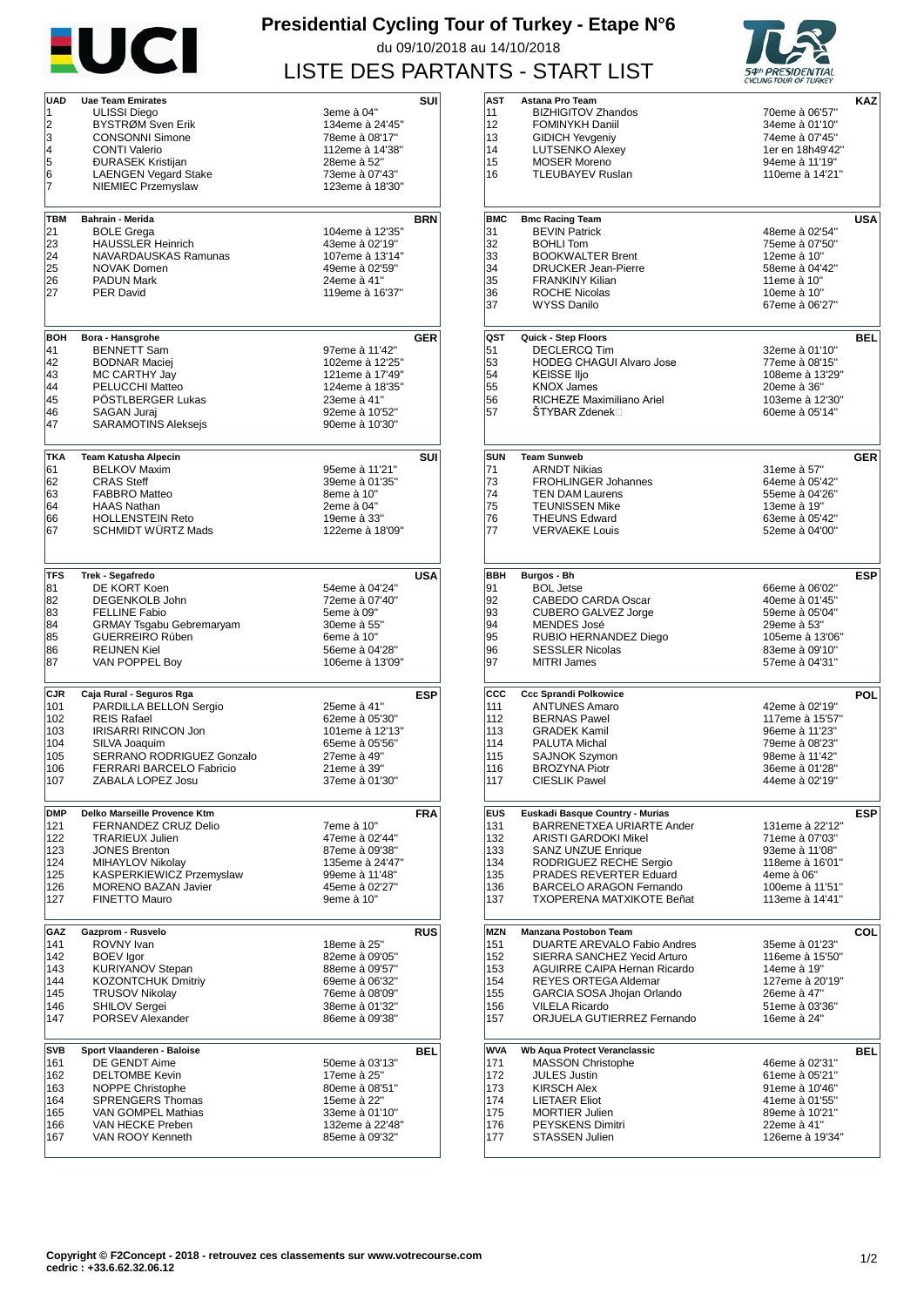| WIL | Wilier Triestina - Selle Italia |                 | ITA |
|-----|---------------------------------|-----------------|-----|
| 181 | <b>BEVILACQUA Simone</b>        | 128eme à 20'22" |     |
| 182 | COLEDAN Marco                   | 130eme à 22'10" |     |
| 183 | <b>PACIONI Luca</b>             | 111eme à 14'38" |     |
| 184 | BERTAZZO Liam                   | 114eme à 15'33" |     |
| 185 | POZZATO Filippo                 | 109eme à 13'57" |     |
| 186 | ROSA Massimo                    | 115eme à 15'45" |     |
| 187 | <b>ZHUPA Eugert</b>             | 125eme à 19'34" |     |
|     |                                 |                 |     |
|     |                                 |                 |     |

| TUR | <b>Turkish National Team</b> | TUR             |  |
|-----|------------------------------|-----------------|--|
| 191 | <b>ORKEN Ahmet</b>           | 84eme à 09'28"  |  |
| 192 | <b>BAKIRCI Nazim</b>         | 68eme à 06'31"  |  |
| 193 | <b>ATALAY Muhammed</b>       | 129eme à 22'08" |  |
| 194 | <b>BALKAN Onur</b>           | 81eme à 08'58"  |  |
| 195 | <b>AKDILEK Ahmet</b>         | 120eme à 17'34" |  |
| 196 | <b>SAMLI</b> Feritcan        | 133eme à 24'00" |  |
| 197 | <b>SAYAR Mustafa</b>         | 53eme à 04'06"  |  |
|     |                              |                 |  |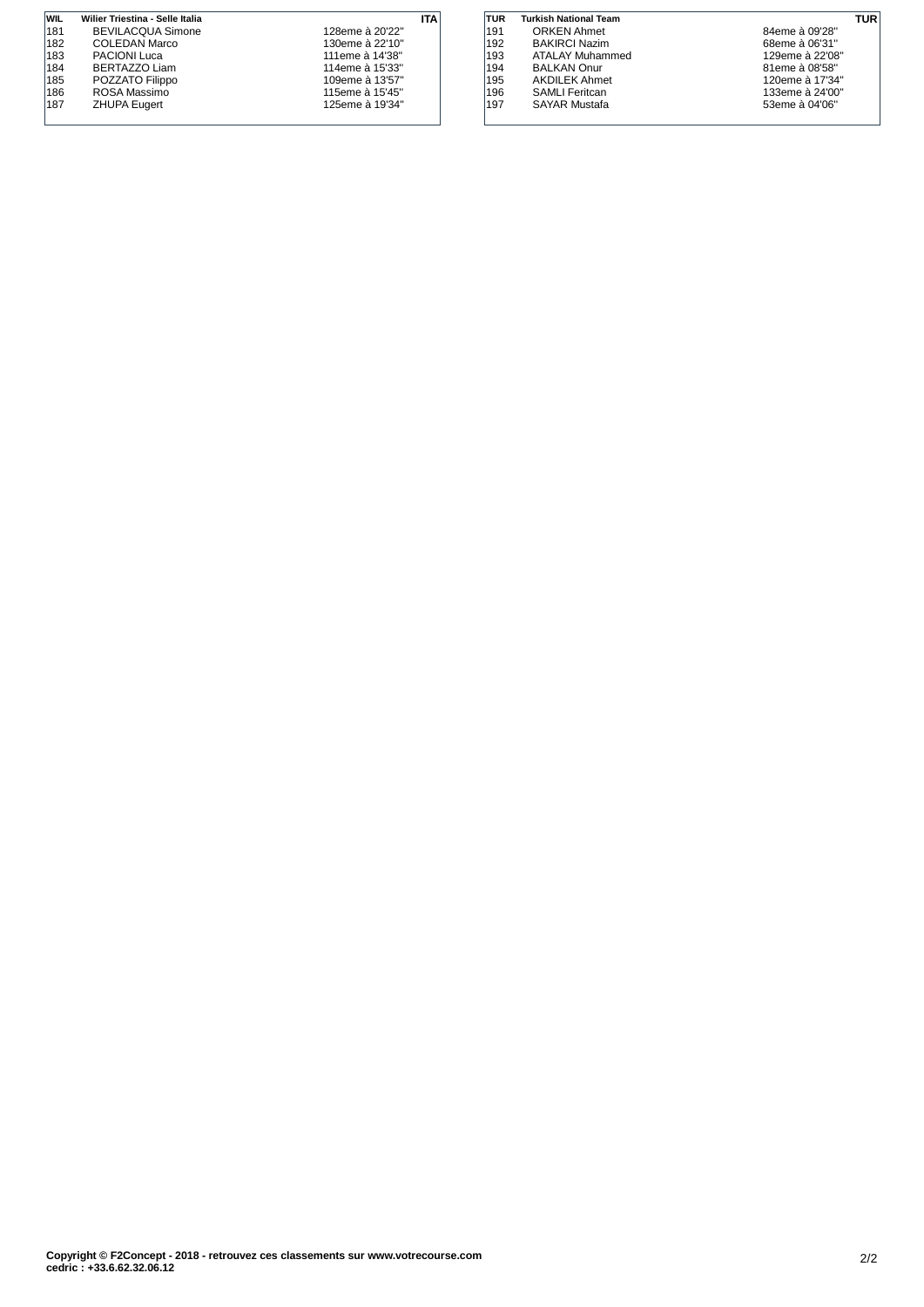# **Communiqué des commissaires Communique of the Commissaires panel**

Presidential Cycling Tour of Turkey Du 09/10/18 au 14/10/18

# **Communique N°5 (étape/Stage : Selçuk - Manisa)**

# *Art. 2.6.027*

Due to the crash in the last 3 kilometers, rider 44 is credited with the same time of the bunch : 3h15'12

Commissaires panel

# **Transponders**

Thank you to bring back the transponders just after the finish of the stage in Photo-Finish truck (Movico)

VotreCourse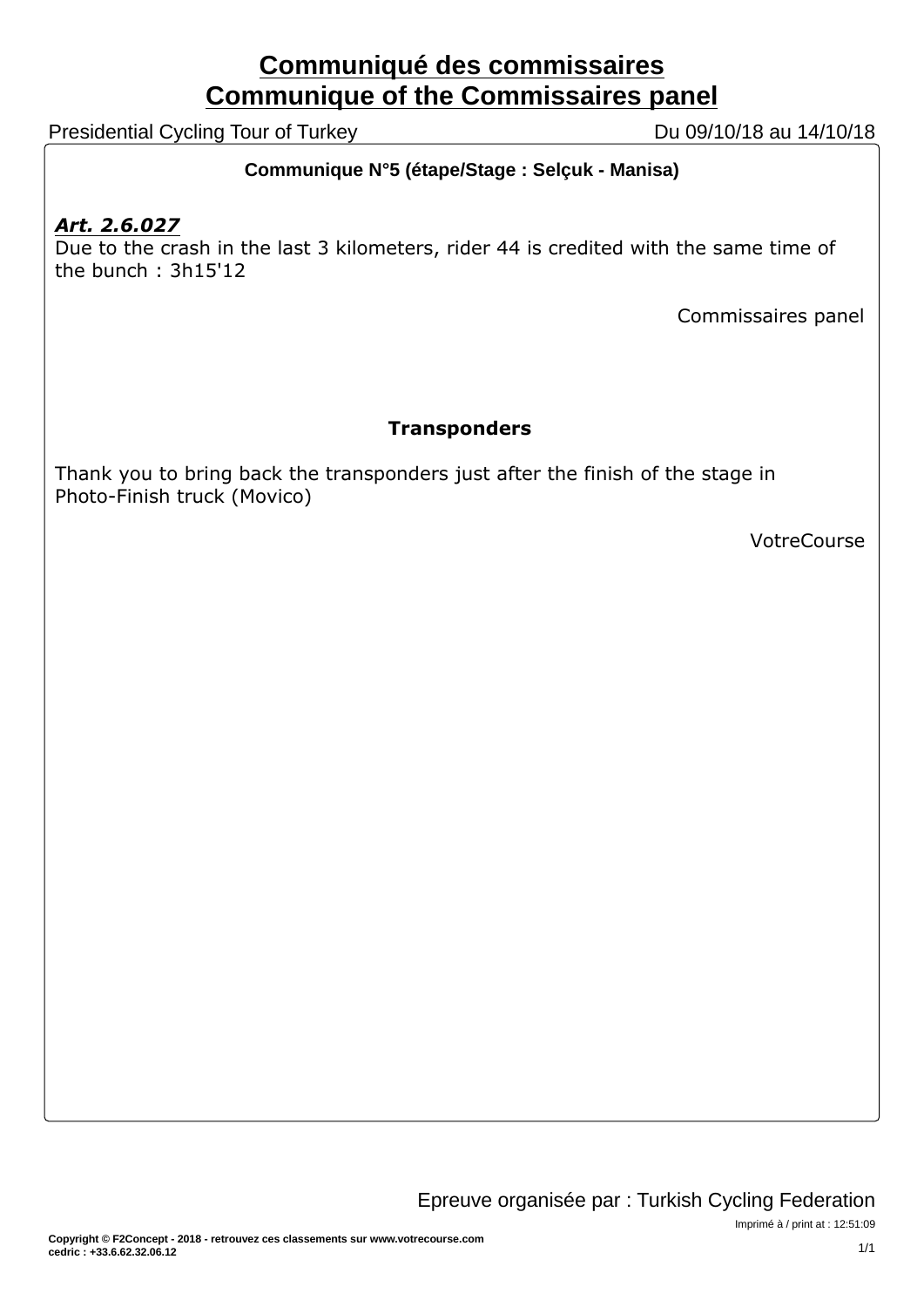# **ORDRE DES VOITURES POUR L'ETAPE N° 6 CONVOY ORDER FOR STAGE 6**

Bursa - Istanbul

14/10/2018 **Date :**

**Organisateur - Organiseur :** Turkish Cycling Federation

Presidential Cycling Tour of Turkey **Epreuve - Race :**

| Rang<br>Rank   | Equipe<br>Team                  |
|----------------|---------------------------------|
| 1              | Astana Pro Team                 |
| $\overline{2}$ | Team Katusha Alpecin            |
| 3              | <b>Uae Team Emirates</b>        |
| 4              | Euskadi Basque Country - Murias |
| 5              | Trek - Segafredo                |
| 6              | Delko Marseille Provence Ktm    |
| 7              | <b>Bmc Racing Team</b>          |
| 8              | Team Sunweb                     |
| 9              | Manzana Postobon Team           |
| 10             | Sport Vlaanderen - Baloise      |
| 11             | Gazprom - Rusvelo               |
| 12             | Quick - Step Floors             |
| 13             | Caja Rural - Seguros Rga        |
| 14             | Wb Aqua Protect Veranclassic    |
| 15             | Bora - Hansgrohe                |
| 16             | Bahrain - Merida                |
| 17             | Burgos - Bh                     |
| 18             | <b>Ccc Sprandi Polkowice</b>    |
| 19             | <b>Turkish National Team</b>    |
| 20             | Wilier Triestina - Selle Italia |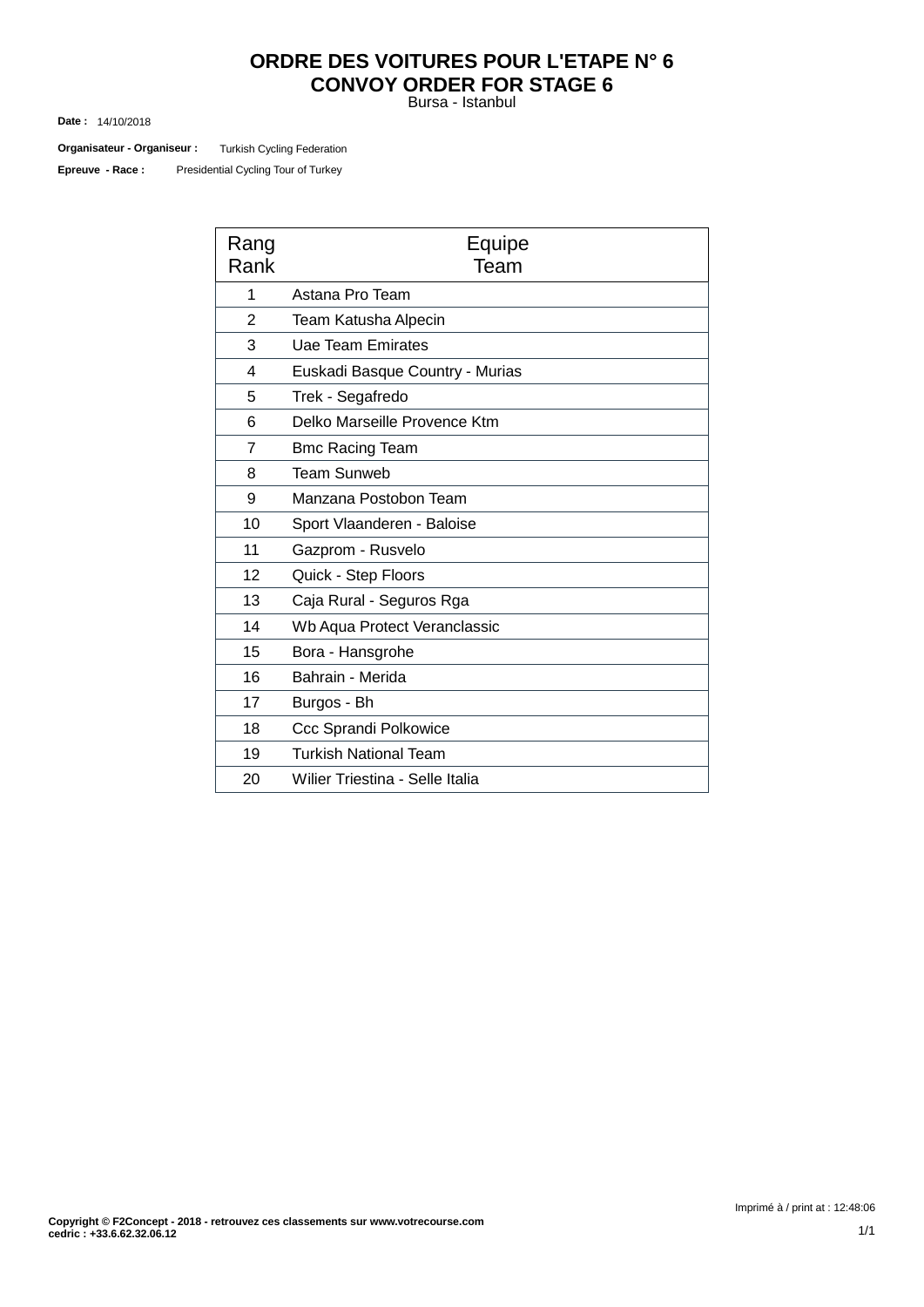# **GRILLE - GRID**

## **Etape -** Stage: 6 **Turkish Cycling Federation**

| Uae Team Emirates                  | -1<br><b>ULISSI Diego</b><br>3eme à 04"(99)                                  | $\overline{2}$<br>BYSTRØM Sven Erik<br>134eme à<br>24'45"(624)                                                                         | 3<br><b>CONSONNI Simone</b><br>78eme à 08'17"(195)                               | 4<br><b>CONTI Valerio</b><br>112eme à<br>14'38"(484)                      | 5<br><b>ĐURASEK Kristijan</b><br>28eme à 52"(254)                 | 6<br><b>LAENGEN Vegard</b><br><b>Stake</b><br>73eme à 07'43"(464)                                                                  | $\overline{7}$<br><b>NIEMIEC</b><br>Przemyslaw<br>123eme à<br>18'30"(521) |  |
|------------------------------------|------------------------------------------------------------------------------|----------------------------------------------------------------------------------------------------------------------------------------|----------------------------------------------------------------------------------|---------------------------------------------------------------------------|-------------------------------------------------------------------|------------------------------------------------------------------------------------------------------------------------------------|---------------------------------------------------------------------------|--|
| Astana Pro Team                    | 11<br><b>BIZHIGITOV</b><br>Zhandos<br>70eme à 06'57"(475)                    | 12<br>FOMINYKH Daniil<br>34eme à 01'10''(339) 74eme à 07'45''(307)                                                                     | 13<br><b>GIDICH Yevgeniy</b>                                                     | 14<br><b>UTSENKO Alexey</b><br>1er en<br>18h49'42"(102)                   | 15<br><b>MOSER Moreno</b><br>94eme à 11'19"(555)                  | 16<br>TLEUBAYEV Ruslan<br>110eme à<br>14'21"(405)                                                                                  | 17                                                                        |  |
| Bahrain - Merida                   | 21<br><b>BOLE Grega</b><br>104eme à<br>12'35" (453)                          | 22                                                                                                                                     | 23<br><b>HAUSSLER Heinrich</b><br>43eme à 02'19"(251)                            | 24<br>NAVARDAUSKAS<br>Ramunas<br>107eme à<br>13'14"(310)                  | 25<br>NOVAK Domen<br>49eme à 02'59"(413)                          | 26<br>PADUN Mark<br>24eme à 41"(292)                                                                                               | 27<br>PER David<br>119eme à<br>16'37" (492)                               |  |
| <b>Bmc Racing Team</b>             | 31<br><b>BEVIN Patrick</b>                                                   | 32<br><b>BOHLI Tom</b><br>48eme à 02'54''(207) 75eme à 07'50''(213)                                                                    | 33<br><b>BOOKWALTER Brent</b><br>12eme à 10"(303)                                | 34<br><b>DRUCKER</b><br>Jean-Pierre<br>58eme à 04'42"(127)                | 35<br><b>FRANKINY Kilian</b><br>11eme à 10"(283)                  | 36<br><b>ROCHE Nicolas</b><br>10eme à 10"(199)                                                                                     | 37<br><b>WYSS Danilo</b><br>67eme à 06'27"(367)                           |  |
| Bora - Hansgrohe                   | 41<br><b>BENNETT Sam</b><br>97eme à 11'42"(137)                              | 42<br><b>BODNAR Maciej</b><br>102eme à<br>12'25" (463)                                                                                 | 43<br>MC CARTHY Jay<br>121eme à<br>17'49"(553)                                   | 44<br>PELUCCHI Matteo<br>124eme à<br>18'35"(616)                          | 45<br>PÖSTLBERGER<br>Lukas<br>23eme à 41"(256)                    | 46<br>SAGAN Juraj<br>92eme à 10'52"(517)                                                                                           | 47<br>SARAMOTINS<br>Aleksejs<br>90eme à 10'30"(494)                       |  |
| Quick - Step Floors                | 51<br><b>DECLERCQ Tim</b><br>32eme à 01'10''(295)                            | 52                                                                                                                                     | 53<br>HODEG CHAGUI<br>Alvaro Jose<br>77eme à 08'15"(178)                         | 54<br><b>KEISSE IIjo</b><br>108eme à<br>13'29"(539)                       | 55<br><b>KNOX James</b><br>20eme à 36"(311)                       | 56<br><b>RICHEZE</b><br>Maximiliano Ariel<br>103eme à<br>12'30"(175)                                                               | 57<br>ŠTYBAR Zdenek<br>60eme à 05'14"(376)                                |  |
| Team Katusha Alpecin               | 61<br><b>BELKOV Maxim</b>                                                    | 62<br><b>CRAS Steff</b><br>95eme à 11'21''(533) 39eme à 01'35''(237)                                                                   | 63<br>FABBRO Matteo<br>8eme à 10"(179)                                           | 64<br><b>HAAS Nathan</b><br>2eme à 04"(65)                                | 66<br><b>HOLLENSTEIN Reto</b><br>19eme à 33"(137)                 | 67<br>SCHMIDT WÜRTZ<br>Mads<br>122eme à<br>18'09"(542)                                                                             |                                                                           |  |
| <b>Team Sunweb</b>                 | 71<br><b>ARNDT Nikias</b><br>31eme à 57"(192)                                | 73<br><b>FROHLINGER</b><br>Johannes<br>64eme à 05'42"(330)                                                                             | 74<br><b>TEN DAM Laurens</b><br>55eme à 04'26"(426)                              | 75<br><b>TEUNISSEN Mike</b><br>13eme à 19"(152)                           | 76<br><b>THEUNS Edward</b>                                        | 77<br><b>VERVAEKE Louis</b><br>63eme à 05'42"(166) 52eme à 04'00"(294)                                                             |                                                                           |  |
| Trek - Segafredo                   | 81<br>DE KORT Koen                                                           | 82<br>DEGENKOLB John<br>54eme à 04'24''(345) 72eme à 07'40''(139)                                                                      | 83<br><b>FELLINE Fabio</b><br>5eme à 09"(162)                                    | 84<br><b>GRMAY Tsgabu</b><br>Gebremaryam<br>30eme à 55"(331)              | 85<br>GUERREIRO Rúben<br>6eme à 10"(116)                          | 86<br><b>REIJNEN Kiel</b><br>56eme à 04'28"(358)                                                                                   | 87<br>VAN POPPEL Bov<br>106eme à<br>13'09"(492)                           |  |
| Burgos - Bh                        | 91<br><b>BOL Jetse</b><br>66eme à 06'02"(289)                                | 92<br>CABEDO CARDA<br>Oscar                                                                                                            | 93<br><b>CUBERO GALVEZ</b><br>Jorge<br>40eme à 01'45''(330) 59eme à 05'04''(385) | 94<br>MENDES José<br>29eme à 53"(254)                                     | 95<br><b>RUBIO HERNANDEZ</b><br>Diego<br>105eme à<br>13'06"(373)  | 96<br><b>SESSLER Nicolas</b>                                                                                                       | 97<br><b>MITRI James</b><br>83eme à 09'10"(460) 57eme à 04'31"(369)       |  |
| Caja Rural - Seguros Rga           | 101<br>PARDILLA BELLON<br>Sergio<br>25eme à 41"(306)                         | 102<br><b>REIS Rafael</b><br>62eme à 05'30"(267)                                                                                       | 103<br><b>IRISARRI RINCON</b><br>Jon<br>101eme à<br>12'13"(301)                  | 104<br>SILVA Joaquim<br>65eme à 05'56"(451)                               | 105<br>SERRANO<br><b>RODRIGUEZ</b><br>Gonzalo<br>27eme à 49"(103) | 106<br><b>ERRARI BARCELO</b><br>Fabricio<br>21eme à 39"(215)                                                                       | 107<br>ZABALA LOPEZ<br>Josu<br>37eme à 01'30"(325)                        |  |
| Ccc Sprandi Polkowice              | 111<br><b>ANTUNES Amaro</b><br>42eme à 02'19"(214)                           | 112<br><b>BERNAS Pawel</b><br>117eme à<br>15'57" (577)                                                                                 | 113<br><b>GRADEK Kamil</b>                                                       | 114<br>PALUTA Michal                                                      | 115<br>SAJNOK Szymon                                              | 116<br><b>BROZYNA Piotr</b><br>96eme à 11'23"(533) 79eme à 08'23"(440) 98eme à 11'42"(235) 36eme à 01'28"(284) 44eme à 02'19"(254) | 117<br><b>CIESLIK Pawel</b>                                               |  |
| Delko Marseille Provence<br>Ktm    | 121<br>FERNANDEZ CRUZ<br>Delio<br>7eme à 10"(136)                            | 122<br><b>TRARIEUX Julien</b>                                                                                                          | 123<br><b>JONES Brenton</b><br>47eme à 02'44"(150) 87eme à 09'38"(310)           | 124<br>MIHAYLOV Nikolay<br>135eme à<br>24'47" (616)                       | 125<br>KASPERKIEWICZ<br>Przemyslaw                                | 126<br>MORENO BAZAN<br>Javier<br>99eme à 11'48"(283) 45eme à 02'27"(401)                                                           | 127<br>FINETTO Mauro<br>9eme à 10"(186)                                   |  |
| Euskadi Basque Country -<br>Murias | 131<br><b>BARRENETXEA</b><br><b>URIARTE Ander</b><br>131eme à<br>22'12"(629) | 132<br>ARISTI GARDOKI<br>Mikel                                                                                                         | 133<br>SANZ UNZUE<br>Enrique<br>71eme à 07'03"(302) 93eme à 11'08"(331)          | 134<br><b>RODRIGUEZ</b><br><b>RECHE Sergio</b><br>118eme à<br>16'01"(583) | 135<br>PRADES<br><b>REVERTER Eduard</b><br>4eme à 06"(84)         | 136<br><b>BARCELO ARAGON</b><br>Fernando<br>100eme à<br>11'51"(495)                                                                | 137<br><b>TXOPERENA</b><br>MATXIKOTE Beñat<br>113eme à<br>14'41"(425)     |  |
| Gazprom - Rusvelo                  | 141<br>ROVNY Ivan<br>18eme à 25"(213)                                        | 142<br><b>BOEV</b> Igor<br>82eme à 09'57" (437) 69eme à 09'57" (437) 69eme à 06'32" (465)                                              | 143<br><b>KURIYANOV Stepan</b>                                                   | 144<br><b>KOZONTCHUK</b>                                                  | 145<br><b>TRUSOV Nikolay</b>                                      | 146<br>SHILOV Sergei<br>6eme à 08'09"(378) 38eme à 01'32"(241) 86eme à 09'38"(234)                                                 | 147<br>PORSEV Alexander                                                   |  |
| Manzana Postobon Team              | 151<br><b>DUARTE AREVALO</b><br>Fabio Andres<br>35eme à 01'23"(381)          | 152<br>SIERRA SANCHEZ<br>Yecid Arturo<br>116eme à<br>15'50"(512)                                                                       | 153<br><b>AGUIRRE CAIPA</b><br>Hernan Ricardo<br>14eme à 19"(253)                | 154<br><b>REYES ORTEGA</b><br>Aldemar<br>127eme à<br>20'19"(434)          | 155<br><b>GARCIA SOSA</b><br>Jhojan Orlando<br>26eme à 47"(179)   | 156<br><b>VILELA Ricardo</b><br>51eme à 03'36"(291)                                                                                | 157<br>ORJUELA<br><b>GUTIERREZ</b><br>Fernando<br>16eme à 24"(307)        |  |
| Sport Vlaanderen - Baloise         | 161<br>DE GENDT Aime<br>50eme à 03'13"(375)                                  | 162<br><b>DELTOMBE Kevin</b><br>17eme à 25"(117)                                                                                       | 163<br>NOPPE Christophe<br>80eme à 08'51"(212)                                   | 164<br>SPRENGERS<br>Thomas<br>15eme à 22"(211)                            | 165<br>VAN GOMPEL<br>Mathias<br>33eme à 01'10"(321)               | 166<br>VAN HECKE Preben<br>132eme à<br>22'48"(569)                                                                                 | 167<br>VAN ROOY Kenneth<br>85eme à 09'32"(250)                            |  |
| Wb Aqua Protect<br>Veranclassic    | 171<br><b>MASSON Christophe</b>                                              | 172<br><b>JULES Justin</b><br>46eme à 02'31''(207) 61eme à 05'21''(197) 91eme à 10'46''(466) 41eme à 01'55''(212) 89eme à 10'21''(340) | 173<br><b>KIRSCH Alex</b>                                                        | 174<br><b>LIETAER Eliot</b>                                               | 175<br><b>MORTIER Julien</b>                                      | 176<br><b>PEYSKENS Dimitri</b><br>22eme à 41"(139)                                                                                 | 177<br>STASSEN Julien<br>126eme à<br>19'34"(616)                          |  |
| Wilier Triestina - Selle Italia    | 181<br><b>BEVILACQUA</b><br>Simone<br>128eme à<br>20'22"(576)                | 182<br><b>COLEDAN Marco</b><br>130eme à<br>22'10" (553)                                                                                | 183<br>PACIONI Luca<br>111eme à<br>14'38"(274)                                   | 184<br><b>BERTAZZO Liam</b><br>114eme à<br>15'33" (543)                   | 185<br>POZZATO Filippo<br>109eme à<br>13'57" (536)                | 186<br>ROSA Massimo<br>115eme à<br>15'45" (518)                                                                                    | 187<br><b>ZHUPA Eugert</b><br>125eme à<br>19'34" (525)                    |  |
| <b>Turkish National Team</b>       | 191<br><b>ORKEN Ahmet</b>                                                    | 192<br><b>BAKIRCI Nazim</b><br>84eme à 09'28"(209) 68eme à 06'31"(437)                                                                 | 193<br>ATALAY Muhammed<br>129eme à<br>22'08"(596)                                | 194<br><b>BALKAN Onur</b><br>81eme à 08'58"(469)                          | 195<br><b>AKDILEK Ahmet</b><br>120eme à<br>17'34"(546)            | 196<br>SAMLI Feritcan<br>133eme à<br>24'00"(632)                                                                                   | 197<br>SAYAR Mustafa<br>53eme à 04'06" (334)                              |  |